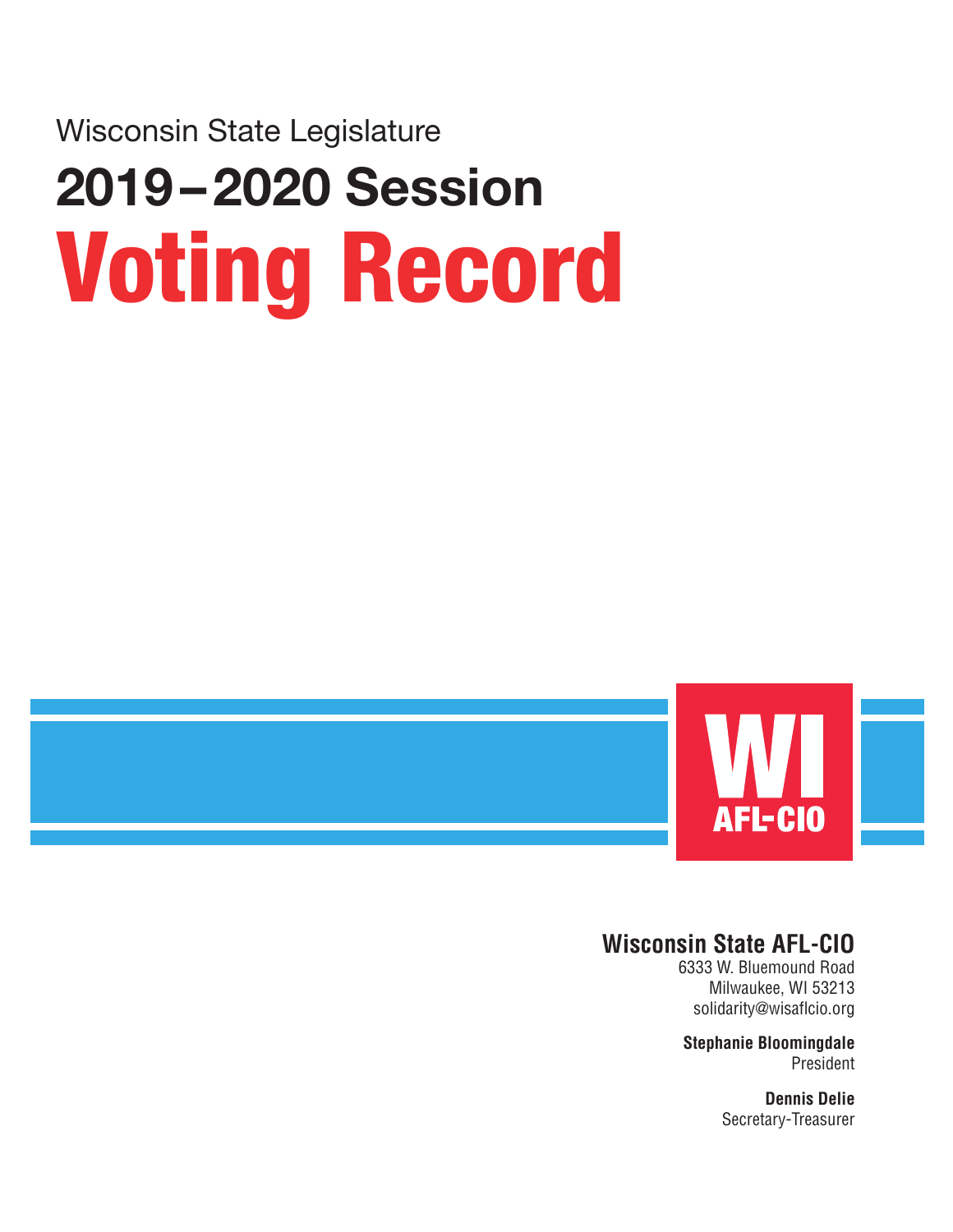| Wisconsin State AFL-CIO<br>Voting Record of the<br>2019 - 2020<br><b>WISCONSIN</b><br><b>STATE</b> | Weakening Educational<br>Requirements for CNAs | Veto Override of Bill to<br>Weaken CNA Educational<br>Requirements | Non-partisan<br>Redistricting | Wisconsin State Budget       | Slowing Down Highway<br>Improvement Projects<br>Slowing | Improving Affordability<br>and Access to Healthcare | Two-thirds Funding<br>for K-12 Schools | Supporting UW System<br>& Wisconsin Idea | Removing and Replacing<br>Lead Laterals | <b>WI Building Trades'</b><br>Contracts | 2019-20 Session<br>Percent Right | Cumulative Lifetime<br>Record    |                    | <b>Lifetime Percent Right</b> |
|----------------------------------------------------------------------------------------------------|------------------------------------------------|--------------------------------------------------------------------|-------------------------------|------------------------------|---------------------------------------------------------|-----------------------------------------------------|----------------------------------------|------------------------------------------|-----------------------------------------|-----------------------------------------|----------------------------------|----------------------------------|--------------------|-------------------------------|
| <b>ASSEMBLY</b>                                                                                    | <b>AB 76</b>                                   | <b>AB 76</b>                                                       | AB 897 -<br>AA2               | AB 56                        | AB 285                                                  | AB 56,<br>AA2-ASA 1                                 | AB 56,<br>AA3-ASA1                     | AB 56,<br>AA4-ASA 1                      | AB 56,<br>AA5-ASA1                      | AB 706-711                              |                                  | Right                            | Wrong              |                               |
| Allen, Scott (R-97)                                                                                | W                                              | W                                                                  | W                             | W                            | W                                                       | W                                                   | W                                      | W                                        | W                                       | $\mathsf R$                             | 10%                              | 5                                | 39                 | 11%                           |
| Anderson, Jimmy (D-47)                                                                             | R<br>W                                         | $\mathsf{R}$<br>W                                                  | $\mathsf{R}$<br>W             | R<br>W                       | R<br>W                                                  | R<br>W                                              | R<br>W                                 | R<br>W                                   | R<br>W                                  | $\mathsf R$<br>$\mathsf R$              | 100%<br>10%                      | 28<br>$\overline{4}$             | 0<br>67            | 100%<br>6%                    |
| August, Tyler (R-32)<br>Ballweg, Joan (R-41)                                                       | W                                              | W                                                                  | W                             | W                            |                                                         | W                                                   | W                                      | W                                        | W                                       | R                                       | 11%                              | 11                               | 92                 | 11%                           |
| Barca, Peter (D-64)*                                                                               |                                                |                                                                    |                               |                              |                                                         |                                                     |                                        |                                          |                                         |                                         |                                  | 119                              | 3                  | 98%                           |
| Billings, Jill (D-95)<br>Born, Mark (R-39)                                                         | R<br>W                                         | $\mathsf{R}$<br>W                                                  | R<br>W                        | R<br>W                       | R<br>W                                                  | R<br>W                                              | R<br>W                                 | R<br>W                                   | $\mathsf{R}$<br>W                       | $\mathsf R$<br>$\mathsf R$              | 100%<br>10%                      | 66<br>$\overline{4}$             | $\mathbf{1}$<br>58 | 99%<br>6%                     |
| Bowen, David (D-10)                                                                                | R                                              | $\mathsf{R}$                                                       | R                             | R                            | R                                                       |                                                     |                                        |                                          |                                         | $\mathsf R$                             | 100%                             | 39                               | $\mathbf{1}$       | 98%                           |
| Brandtjen, Janel (R-22)<br>Brooks, Robert (R-60)                                                   | W<br>W                                         | W<br>W                                                             | W<br>W                        | $\mathsf{R}$<br>W            | W<br>W                                                  | W<br>W                                              | W<br>W                                 | W<br>W                                   | W<br>W                                  | R<br>$\mathsf R$                        | 20%<br>10%                       | 6<br>$\overline{4}$              | 39<br>39           | 13%<br>9%                     |
| Brostoff, Jonathan (D-19)                                                                          | R                                              | R                                                                  | R                             | R                            | R                                                       | R                                                   | R                                      | R                                        | R                                       | R                                       | 100%                             | 44                               | $\mathbf{1}$       | 98%                           |
| Cabrera, Marisabel (D-9)                                                                           |                                                | $\mathsf{R}$                                                       | R                             | $\mathsf{R}$                 | R                                                       | R                                                   | R                                      | $\mathsf{R}$                             | $\mathsf{R}$                            | R                                       | 100%                             | 9                                | 0                  | 100%                          |
| Considine, David (D-81)<br>Crowley, David (D-17)                                                   | R<br>R                                         | $\mathsf{R}$<br>$\mathsf{R}$                                       | R<br>R                        | $\mathsf{R}$<br>$\mathsf{R}$ | R<br>R                                                  | R<br>R                                              | $\mathsf{R}$<br>$\mathsf{R}$           | $\mathsf{R}$<br>$\mathsf{R}$             | $\mathsf{R}$<br>$\mathsf{R}$            | R<br>$\mathsf{R}$                       | 100%<br>100%                     | 42<br>27                         | $\mathbf{1}$<br>0  | 98%<br>100%                   |
| Dittrich, Barbara (R-38)                                                                           | W                                              | W                                                                  | W                             | W                            | W                                                       | W                                                   | W                                      | W                                        | W                                       | R                                       | 10%                              | $\mathbf{1}$                     | 9                  | 10%                           |
| Doyle, Steve (D-94)<br>Duchow, Cindi (R-99)                                                        | W<br>W                                         | $\mathsf{R}$<br>W                                                  | R<br>W                        | $\mathsf{R}$<br>W            | R<br>W                                                  | R<br>W                                              | $\mathsf{R}$<br>W                      | $\mathsf{R}$<br>W                        | $\mathsf{R}$<br>W                       | $\mathsf R$<br>$\mathsf R$              | 90%<br>10%                       | 65<br>3                          | 3<br>37            | 96%<br>8%                     |
| Edming, James (R-87)                                                                               | W                                              | W                                                                  | W                             | W                            | W                                                       | W                                                   | W                                      | W                                        | W                                       | $\mathsf R$                             | 10%                              | $\overline{4}$                   | 41                 | 9%                            |
| Emerson, Jodi (D-91)                                                                               | R<br>W                                         | $\mathsf{R}$<br>W                                                  | R<br>W                        | R<br>W                       | R<br>W                                                  | R<br>W                                              | $\mathsf R$<br>W                       | $\mathsf{R}$<br>W                        | $\mathsf{R}$<br>W                       | $\mathsf R$<br>$\mathsf R$              | 100%                             | 10                               | 0<br>55            | 100%<br>5%                    |
| Felzkowski, Mary (R-35)<br>Fields, Jason (D-11)                                                    | R                                              | $\mathsf{R}$                                                       | $\mathsf{R}$                  | $\mathsf{R}$                 | R                                                       | R                                                   | $\mathsf R$                            | $\mathsf{R}$                             | $\mathsf{R}$                            | $\mathsf R$                             | 10%<br>100%                      | 3<br>66                          | $\mathbf{1}$       | 99%                           |
| Goyke, Evan (D-18)                                                                                 | R                                              | $\mathsf R$                                                        | R                             | $\mathsf{R}$                 | R                                                       | R                                                   | $\mathsf R$                            | $\mathsf{R}$                             | $\mathsf{R}$                            | $\mathsf R$                             | 100%                             | 62                               | 0                  | 100%                          |
| Gruszynski, Staush (D-90)<br>Gundrum, Rick (R-58)                                                  | R<br>W                                         | $\mathsf{R}$<br>W                                                  | R<br>W                        | R<br>$\mathsf{R}$            | R<br>W                                                  | R<br>W                                              | $\mathsf R$<br>W                       | R<br>W                                   | $\mathsf{R}$<br>W                       | R<br>$\mathsf R$                        | 100%<br>20%                      | 10<br>$\overline{2}$             | 0<br>17            | 100%<br>11%                   |
| Haywood, Kalan (D-16)                                                                              | R                                              | $\mathsf{R}$                                                       | R                             | $\mathsf R$                  | R                                                       | $\mathsf R$                                         | $\mathsf R$                            | $\mathsf{R}$                             | $\mathsf{R}$                            | $\mathsf R$                             | 100%                             | 10                               | 0                  | 100%                          |
| Hebl, Gary (D-46)<br>Hesselbein, Dianne (D-79)                                                     | R<br>R                                         | $\mathsf{R}$<br>$\mathsf{R}$                                       | $\mathsf R$<br>$\mathsf{R}$   | $\mathsf{R}$<br>R            | R<br>R                                                  | R<br>R                                              | $\mathsf R$<br>R                       | R<br>R                                   | $\mathsf{R}$<br>$\mathsf{R}$            | $\mathsf R$<br>$\mathsf R$              | 100%<br>100%                     | 98<br>61                         | 3<br>0             | 97%<br>100%                   |
| Hintz, Gordon (D-54)                                                                               | R                                              | $\mathsf{R}$                                                       | $\mathsf R$                   | $\mathsf R$                  | R                                                       | R                                                   | $\mathsf R$                            | R                                        | $\mathsf{R}$                            | $\mathsf R$                             | 100%                             | 90                               | 0                  | 100%                          |
| Horlacher, Cody (R-33)                                                                             | W                                              | W                                                                  | W                             | W                            | W                                                       | W                                                   | W                                      | W                                        | W                                       | $\sf R$                                 | 10%                              | 3                                | 42                 | 7%                            |
| Hutton, Rob (R-13)<br>Jagler, John (R-37)                                                          | W<br>W                                         | W<br>W                                                             | W<br>W                        | W<br>W                       | W<br>W                                                  | W<br>W                                              | W<br>W                                 | W<br>W                                   | W<br>W                                  | $\mathsf R$<br>$\mathsf R$              | 10%<br>10%                       | $\overline{4}$<br>$\overline{4}$ | 58<br>58           | 6%<br>6%                      |
| James, Jesse (R-68)                                                                                | W                                              | W                                                                  | W                             | W                            | W                                                       | W                                                   | W                                      | W                                        | W                                       | R                                       | 10%                              | $\mathbf{1}$                     | 9                  | 10%                           |
| Katsma, Terry (R-26)                                                                               | W<br>W                                         | W<br>W                                                             | W<br>W                        | W<br>W                       | W<br>W                                                  | W<br>W                                              | W<br>W                                 | W<br>W                                   | W<br>W                                  | $\mathsf R$<br>R                        | 10%                              | $\overline{4}$                   | 41                 | 9%<br>9%                      |
| Kerkman, Samantha (R-61)<br>Kitchens, Joel (R-1)                                                   | W                                              | W                                                                  | W                             | W                            | W                                                       | W                                                   | W                                      | W                                        | W                                       | R                                       | 10%<br>10%                       | 12<br>$\overline{4}$             | 117<br>41          | 9%                            |
| Knodl, Daniel (R-24)                                                                               | W                                              | W                                                                  | W                             | W                            | W                                                       | W                                                   | W                                      | W                                        | W                                       | R                                       | 10%                              | 5                                | 78                 | 6%                            |
| Kolste, Debra (D-44)<br>Krug, Scott (R-72)                                                         | R<br>W                                         | $\mathsf{R}$<br>W                                                  | R<br>W                        | $\mathsf{R}$<br>W            | R<br>W                                                  | R<br>W                                              | $\mathsf{R}$<br>W                      | R<br>W                                   | $\mathsf{R}$<br>W                       | R<br>R                                  | 100%<br>10%                      | 52<br>6                          | $\mathbf{1}$<br>68 | 98%<br>8%                     |
| Kuglitsch, Mike (R-84)                                                                             | W                                              | W                                                                  | W                             | W                            | W                                                       | W                                                   | W                                      | W                                        | W                                       | R                                       | 10%                              | 6                                | 66                 | 8%                            |
| Kulp, Bob (R-69)                                                                                   | W<br>W                                         | W<br>W                                                             | W<br>W                        | W<br>W                       | W<br>W                                                  | W<br>W                                              | W<br>W                                 | W<br>W                                   | W<br>W                                  | R<br>$\mathsf R$                        | 10%<br>10%                       | $\overline{4}$<br>$\mathbf{1}$   | 43<br>9            | 9%<br>10%                     |
| Kurtz, Tony (R-50)<br>Loudenbeck, Amy (R-31)                                                       | W                                              | W                                                                  | W                             | W                            | W                                                       | W                                                   | W                                      | W                                        | W                                       | $\mathsf R$                             | 10%                              | $\overline{7}$                   | 65                 | 10%                           |
| Macco, John (R-88)                                                                                 | W                                              | W                                                                  | W                             | W                            | W                                                       | W                                                   | W                                      | W                                        | W                                       | R                                       | 10%                              | 3                                | 42                 | 7%                            |
| Magnafici, Gae (R-28)<br>McGuire, Tip (D-64)*                                                      | W<br>R                                         | W<br>$\mathsf{R}$                                                  | W<br>R                        | W<br>$\mathsf{R}$            | W<br>R                                                  | W<br>R                                              | W<br>$\mathsf{R}$                      | W<br>$\mathsf{R}$                        | W<br>$\mathsf{R}$                       | $\mathsf{R}$<br>$\mathsf R$             | 10%<br>100%                      | $\mathbf{1}$<br>10               | 9<br>0             | 10%<br>100%                   |
| Meyers, Beth (D-74)                                                                                | W                                              | $\mathsf R$                                                        | R                             | R                            | R                                                       | R                                                   | $\mathsf R$                            | R                                        | $\mathsf{R}$                            | $\mathsf R$                             | 90%                              | 42                               | 3                  | 93%                           |
| Milroy, Nick (D-73)                                                                                | R                                              | $\mathsf{R}$                                                       | R                             | $\mathsf{R}$                 | R                                                       | R                                                   | $\mathsf R$                            | $\mathsf{R}$                             | $\mathsf{R}$                            | $\mathsf{R}$                            | 100%                             | 78                               | $\mathbf{1}$       | 99%                           |
| Murphy, David (R-56)<br>Mursau, Jeffrey (R-36)                                                     | W<br>W                                         | W<br>W                                                             | W<br>W                        | W<br>W                       | W<br>W                                                  | W<br>W                                              | W<br>W                                 | W<br>W                                   | W<br>W                                  | $\sf R$<br>$\mathsf R$                  | 10%<br>10%                       | 4<br>11                          | 53<br>95           | 7%<br>10%                     |
| Myers, LaKeshia (D-12)                                                                             |                                                | $\mathsf R$                                                        | R                             | $\mathsf R$                  | R                                                       | R                                                   | $\mathsf R$                            | R                                        | R                                       | $\mathsf R$                             | 100%                             | 9                                | 0                  | 100%                          |
| Neubauer, Greta (D-66)<br>Neylon, Adam (R-98)                                                      | R<br>W                                         | $\mathsf R$<br>W                                                   | R<br>W                        | $\mathsf{R}$<br>W            | R<br>W                                                  | R<br>W                                              | $\mathsf R$<br>W                       | R<br>W                                   | $\mathsf{R}$<br>W                       | $\mathsf{R}$<br>$\mathsf R$             | 100%<br>10%                      | 19<br>3                          | 0<br>58            | 100%<br>5%                    |
| Novak, Todd (R-51)                                                                                 | W                                              | W                                                                  | W                             | W                            | W                                                       | W                                                   | W                                      | W                                        | W                                       | R                                       | 10%                              | 9                                | 34                 | 21%                           |
| Nygren, John (R-89)                                                                                | W                                              | W                                                                  | W                             | W                            | W                                                       | W                                                   | W                                      | W                                        | W                                       | R                                       | 10%                              | 6                                | 86                 | 7%                            |
| Ohnstad, Tod (D-65)<br>Oldenburg, Loren (R-96)                                                     | R<br>W                                         | $\mathsf R$<br>W                                                   | $\mathsf R$<br>W              | R<br>W                       | R<br>W                                                  | R<br>W                                              | $\mathsf R$<br>W                       | R<br>W                                   | R<br>W                                  | R<br>$\sf R$                            | 100%<br>10%                      | 61<br>$\mathbf{1}$               | 0<br>9             | 100%<br>10%                   |
| Ott, Jim (R-23)                                                                                    | W                                              | W                                                                  | W                             | W                            | W                                                       | W                                                   | W                                      | W                                        | W                                       | $\mathsf R$                             | 10%                              | 5                                | 87                 | 5%                            |
| Petersen, Kevin (R-40)<br>Petryk, Warren (R-93)                                                    | W<br>W                                         | W<br>W                                                             | W<br>W                        | W<br>W                       | W<br>W                                                  | W<br>W                                              | W<br>W                                 | W<br>W                                   | W<br>W                                  | R<br>R                                  | 10%<br>10%                       | 5<br>8                           | 87<br>65           | 5%<br>11%                     |
| Plumer, Jon (R-42)                                                                                 | W                                              | W                                                                  | W                             | W                            | W                                                       | W                                                   | W                                      | W                                        | W                                       | R                                       | 10%                              | $\mathbf{1}$                     | 12                 | 8%                            |
| Pope, Sondy (D-80)                                                                                 | R                                              | R                                                                  | R                             | R<br>W                       | R<br>W                                                  | R<br>W                                              | R                                      | R                                        | R<br>W                                  | R                                       | 100%                             | 116                              | $\mathbf{1}$       | 99%                           |
| Pronschinske, Treig (R-92)<br>Quinn, Romaine (R-75)                                                | W<br>W                                         | W<br>W                                                             | W<br>W                        | W                            | W                                                       | W                                                   | W<br>W                                 | W<br>W                                   | W                                       | R<br>R                                  | 10%<br>10%                       | $\overline{2}$<br>3              | 27<br>42           | 7%<br>7%                      |
| Ramthun, Timothy (R-59)                                                                            | W                                              | W                                                                  | W                             | $\mathsf{R}$                 | W                                                       | W                                                   | W                                      | W                                        | W                                       | R                                       | 20%                              | $\overline{2}$                   | 8                  | 20%                           |
| Riemer, Daniel (D-7)<br>Rodriguez, Jessie (R-21)                                                   | R<br>W                                         | $\mathsf{R}$<br>W                                                  | R<br>W                        | $\mathsf{R}$<br>W            | R<br>W                                                  | R<br>W                                              | R<br>W                                 | R<br>W                                   | R<br>W                                  | R<br>$\mathsf R$                        | 100%<br>10%                      | 54<br>4                          | 0<br>49            | 100%<br>8%                    |
| Rohrkaste, Mike (R-55)                                                                             | W                                              | W                                                                  | W                             | W                            | W                                                       | W                                                   | W                                      | W                                        | W                                       | R                                       | 10%                              | $\overline{4}$                   | 41                 | 9%                            |
| Sanfelippo, Joe (R-15)                                                                             | W                                              | W                                                                  | W                             | W                            | W                                                       | W                                                   | W                                      | W                                        | W<br>$\mathsf R$                        | $\mathsf R$                             | 10%                              | 5                                | 53                 | 9%                            |
| Sargent, Melissa (D-48)<br>Schraa, Michael (R-53)                                                  | R<br>W                                         | $\mathsf{R}$<br>W                                                  | R<br>W                        | R<br>W                       | W                                                       | R<br>W                                              | $\mathsf R$<br>W                       | R<br>W                                   | W                                       | $\mathsf R$<br>$\mathsf R$              | 100%<br>10%                      | 60<br>$\overline{4}$             | 0<br>58            | 100%<br>6%                    |
| Shankland, Katrina (D-71)                                                                          | R                                              | $\mathsf R$                                                        | R                             | $\mathsf{R}$                 | R                                                       | R                                                   | $\mathsf R$                            | R                                        | $\mathsf{R}$                            | R                                       | 100%                             | 61                               | 1                  | 98%                           |
| Sinicki, Christine (D-20)<br>Skowronski, Ken (R-82)                                                | R<br>W                                         | $\mathsf R$<br>W                                                   | R<br>W                        | $\sf R$<br>W                 | R<br>W                                                  | R<br>W                                              | $\mathsf{R}$<br>W                      | R<br>W                                   | $\mathsf{R}$<br>W                       | $\mathsf R$<br>$\mathsf R$              | 100%<br>10%                      | 131<br>$\overline{c}$            | $\mathbf{1}$<br>47 | 99%<br>4%                     |
| Snyder, Patrick (R-85)                                                                             | W                                              | W                                                                  | W                             | W                            | W                                                       | W                                                   | W                                      | W                                        | W                                       | $\mathsf R$                             | 10%                              | $\overline{2}$                   | 27                 | 7%                            |
| Sortwell, Shae (R-2)                                                                               | W                                              | W                                                                  | W                             | W                            | W                                                       | W                                                   | W                                      | W                                        | W                                       | $\mathsf R$                             | 10%                              | $\mathbf{1}$                     | 9                  | 10%                           |
| Spiros, John (R-86)<br>Spreitzer, Mark (D-45)                                                      | W<br>R                                         | W<br>R                                                             | W<br>R                        | W<br>R                       | W<br>R                                                  | W<br>R                                              | W<br>R                                 | W<br>R                                   | W<br>R                                  | $\mathsf R$<br>R                        | 10%<br>100%                      | $\overline{4}$<br>45             | 53<br>0            | 7%<br>100%                    |
| Stafsholt, Robert (R-29)                                                                           | W                                              | W                                                                  | W                             | W                            | W                                                       | W                                                   | W                                      | W                                        | W                                       | R                                       | 10%                              | $\overline{2}$                   | 27                 | 7%                            |
| Steffen, David (R-4)<br>Steineke, Jim (R-5)                                                        | W<br>W                                         | W<br>W                                                             | W<br>W                        | W<br>W                       | W<br>W                                                  | W<br>W                                              | W<br>W                                 | W<br>W                                   | W<br>W                                  | R<br>R                                  | 10%<br>10%                       | 3<br>6                           | 42<br>68           | 7%<br>8%                      |
| Stubbs, Shelia (D-77)                                                                              | R                                              | $\mathsf R$                                                        | R                             | R                            | R                                                       | R                                                   | R                                      | R                                        | R                                       | R                                       | 100%                             | 10                               | 0                  | 100%                          |
| Stuck, Amanda (D-57)                                                                               | R                                              | R                                                                  | R                             | R                            | R                                                       | R                                                   | R                                      | R                                        | R                                       | R                                       | 100%                             | 44                               | $\mathbf{1}$       | 98%                           |
| Subeck, Lisa (D-78)<br>Summerfield, Rob (R-67)                                                     | $\sf R$<br>W                                   | $\mathsf R$<br>W                                                   | $\mathsf R$<br>W              | $\mathsf R$<br>W             | R<br>W                                                  | R<br>W                                              | $\mathsf R$<br>W                       | $\mathsf R$<br>W                         | $\sf R$<br>W                            | $\mathsf R$<br>R                        | 100%<br>10%                      | 42<br>$\overline{2}$             | 0<br>27            | 100%<br>7%                    |
| Swearingen, Rob (R-34)                                                                             | W                                              | W                                                                  | W                             | W                            | W                                                       | W                                                   | W                                      | W                                        | W                                       | R                                       | 10%                              | $\overline{4}$                   | 58                 | 6%                            |
| Tauchen, Gary (R-6)                                                                                | W<br>R                                         | W                                                                  | W                             | W<br>$\mathsf{R}$            | W                                                       | W                                                   | W                                      | W<br>$\mathsf R$                         | W                                       | R                                       | 10%                              | 6                                | 86                 | 7%                            |
| Taylor, Chris (D-76)<br>Thiesfeldt, Jeremy (R-52)                                                  | W                                              | $\mathsf{R}$<br>W                                                  | R<br>W                        | W                            | R<br>W                                                  | R<br>W                                              | $\mathsf{R}$<br>W                      | W                                        | R<br>W                                  | R<br>R                                  | 100%<br>10%                      | 66<br>5                          | 0<br>68            | 100%<br>7%                    |
| Tittl, Paul (R-25)                                                                                 | W                                              | W                                                                  | W                             | W                            | W                                                       | W                                                   | W                                      | W                                        | W                                       | R                                       | 10%                              | 4                                | 58                 | 6%                            |
| Tranel, Travis (R-49)<br>Tusler, Ron (R-3)                                                         | W<br>W                                         | W<br>W                                                             | W<br>W                        | W<br>W                       | W                                                       | W<br>W                                              | W<br>W                                 | W<br>W                                   | W<br>W                                  | R<br>R                                  | 10%<br>11%                       | 8<br>$\overline{2}$              | 61<br>26           | 12%<br>7%                     |
| VanderMeer, Nancy (R-70)                                                                           | W                                              | W                                                                  | W                             | W                            | W                                                       | W                                                   | W                                      | W                                        | W                                       | R                                       | 10%                              | $\overline{4}$                   | 41                 | 9%                            |
| Vining, Robyn (D-14)                                                                               | R                                              | R                                                                  | R                             | $\mathsf{R}$                 | R                                                       | R                                                   | $\mathsf R$                            | $\mathsf R$                              | R                                       | R                                       | 100%                             | 10                               | 0                  | 100%                          |
| Vorpagel, Tyler (R-27)<br>Vos, Robin (R-63)                                                        | W<br>W                                         | W<br>W                                                             | W<br>W                        | W<br>W                       | W<br>W                                                  | W<br>W                                              | W<br>W                                 | W<br>W                                   | W<br>W                                  | R<br>R                                  | 10%<br>10%                       | $\overline{4}$<br>$\overline{7}$ | 40<br>99           | 9%<br>7%                      |
| Vruwink, Don (D-43)                                                                                | W                                              | $\mathsf R$                                                        | R                             | $\mathsf{R}$                 | R                                                       | R                                                   | $\mathsf R$                            | R                                        | R                                       | R                                       | 90%                              | 27                               | $\overline{2}$     | 93%                           |
| Wichgers, Chuck (R-83)                                                                             | W                                              | W                                                                  | W                             | W                            | W                                                       | W                                                   | W                                      | W                                        | W                                       | R                                       | 10%                              | $\overline{c}$                   | 27                 | 7%                            |
| Wittke, Robert (R-62)<br>Zamarripa, JoCasta (D-8)                                                  | W<br>R                                         | W<br>R                                                             | W<br>R                        | W<br>$\mathsf{R}$            | W<br>$\mathsf{R}$                                       | W<br>$\mathsf{R}$                                   | W<br>$\mathsf R$                       | W<br>R                                   | W<br>R                                  | R<br>$\mathsf R$                        | 10%<br>100%                      | $\mathbf{1}$<br>74               | 9<br>$\mathsf{O}$  | 10%<br>100%                   |
| Zimmerman, Shannon (R-30)                                                                          | W                                              | W                                                                  | W                             | W                            | W                                                       | W                                                   | W                                      | W                                        | W                                       | R                                       | 10%                              | $\overline{2}$                   | 19                 | 10%                           |

Republicans: 63 Democrats: 36

Blank Space - Absent or Not Voting R - Means Voted Right W - Means Voted Wrong \* Served Partial Term or on Extended Leave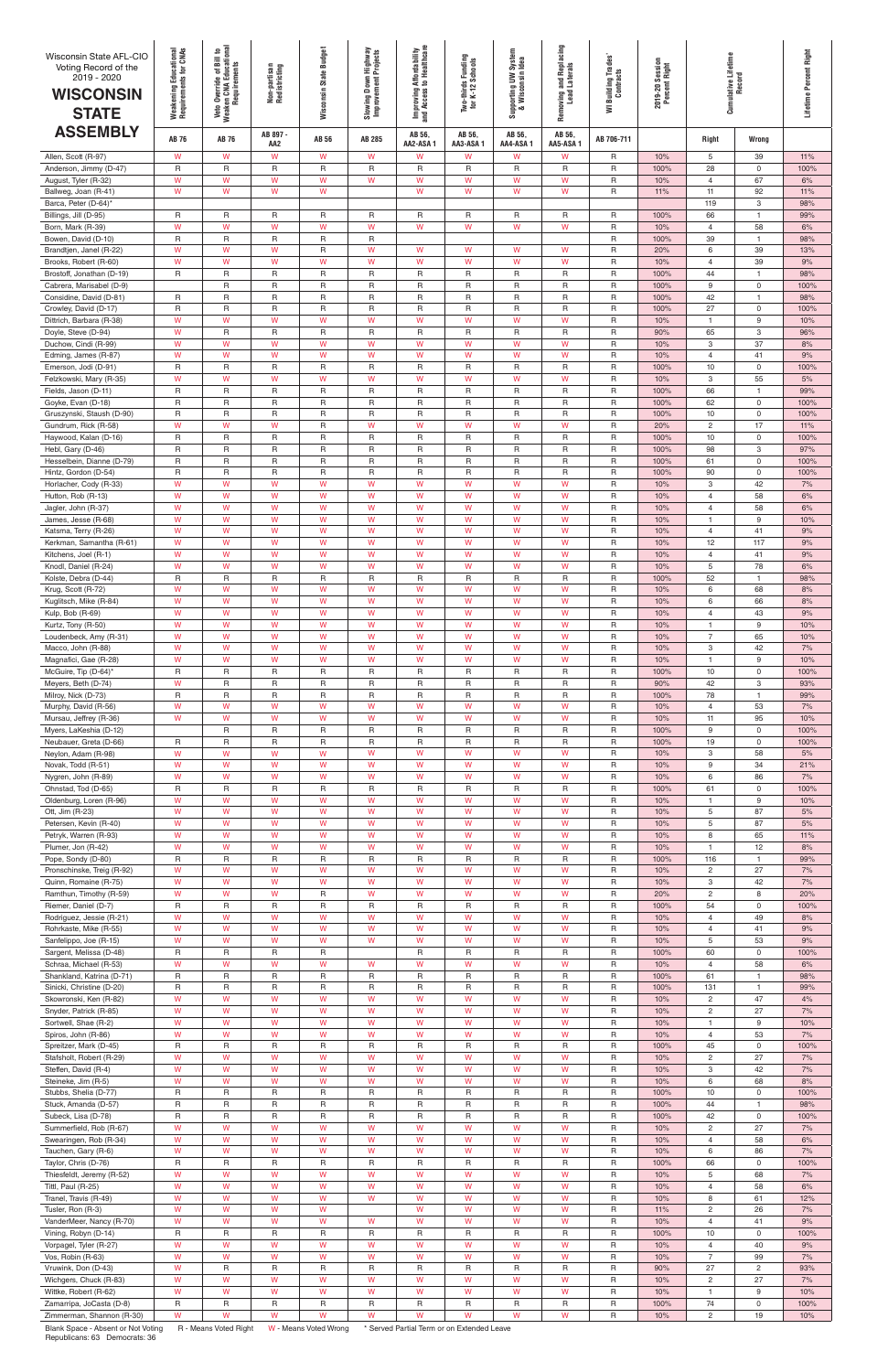| Wisconsin State AFL-CIO<br><b>Voting Record</b><br>of the 2019 - 2020<br><b>WISCONSIN</b><br><b>STATE</b> | Legislative Licensing<br>Reports | Removing Tax Breaks<br>for Shipping Jobs<br>out of WI | and<br>Healthcare<br>Improving<br>Affordability a<br>Access to | Slowing Down<br>Highway<br>Improvement<br>Projects | Wisconsin State<br><b>Budget</b> | and<br>Removing and<br>Replacing<br>Lead Laterals | Two-thirds Funding<br>for K-12 Schools | WI Building Trades'<br>Contracts | 2019-20 Session<br>Percent Right | Cumulative<br>Lifetime Record |                | Lifetime<br>Percent Right |
|-----------------------------------------------------------------------------------------------------------|----------------------------------|-------------------------------------------------------|----------------------------------------------------------------|----------------------------------------------------|----------------------------------|---------------------------------------------------|----------------------------------------|----------------------------------|----------------------------------|-------------------------------|----------------|---------------------------|
| <b>SENATE</b>                                                                                             | <b>SB 541</b>                    | <b>AB10</b>                                           | AB 56,<br>AA2-ASA 1                                            | AB 285                                             | <b>AB 56</b>                     | AB 56,<br>AA4-ASA1                                | AB 56,<br>AA3-ASA 1                    | AB 706-711                       |                                  | Right                         | Wrong          |                           |
| Bernier, Kathy (R-23)                                                                                     | W                                | R                                                     | W                                                              | W                                                  | W                                | W                                                 | W                                      | R                                | 25%                              | 7                             | 64             | 10%                       |
| Bewley, Janet (D-25)                                                                                      | R                                | R                                                     | $\mathsf R$                                                    | R                                                  | R                                | R                                                 | R                                      | R                                | 100%                             | 63                            | $\mathbf{1}$   | 98%                       |
| Carpenter, Tim (D-3)                                                                                      | R                                | R                                                     | R                                                              | $\mathsf{R}$                                       | R                                | R                                                 | $\mathsf{R}$                           | R                                | 100%                             | 196                           | 5              | 98%                       |
| Cowles, Robert (R-2)                                                                                      | W                                | R                                                     | W                                                              | W                                                  | W                                | W                                                 | W                                      | R                                | 25%                              | 54                            | 151            | 26%                       |
| Craig, David (R-28)                                                                                       | W                                | R                                                     | W                                                              | W                                                  | R                                | W                                                 | W                                      | R                                | 38%                              | $\overline{7}$                | 55             | 11%                       |
| Darling, Alberta (R-8)                                                                                    | W                                |                                                       | W                                                              | W                                                  | W                                | W                                                 | W                                      | $\mathsf{R}$                     | 14%                              | 36                            | 126            | 22%                       |
| Erpenbach, Jon (D-27)                                                                                     | R                                | R                                                     | R                                                              | R                                                  | R                                | R                                                 | R                                      | R                                | 100%                             | 121                           | $\mathbf{1}$   | 99%                       |
| Feyen, Daniel (R-18)                                                                                      | W                                | R                                                     | W                                                              | W                                                  | W                                | W                                                 | W                                      | R                                | 25%                              | 3                             | 19             | 14%                       |
| Fitzgerald, Scott (R-13)                                                                                  | W                                | R                                                     | W                                                              | W                                                  | W                                | W                                                 | W                                      | R                                | 25%                              | 29                            | 113            | 20%                       |
| Hansen, Dave (D-30)                                                                                       | $\mathsf{R}$                     | R                                                     | $\mathsf R$                                                    | R                                                  | R                                | $\mathsf R$                                       | $\mathsf{R}$                           | R                                | 100%                             | 111                           | 4              | 97%                       |
| Jacque, André (R-1)                                                                                       | W                                | R                                                     | W                                                              | W                                                  | W                                | W                                                 | W                                      | R                                | 25%                              | 5                             | 66             | 7%                        |
| Johnson, LaTonya (D-6)                                                                                    | $\mathsf{R}$                     | R                                                     | $\mathsf R$                                                    | R                                                  | R                                | $\mathsf R$                                       | $\mathsf{R}$                           | R                                | 100%                             | 55                            | $\blacksquare$ | 100%                      |
| Kapenga, Chris (R-33)                                                                                     | W                                | W                                                     | W                                                              | W                                                  | W                                | W                                                 | W                                      | R                                | 13%                              | 3                             | 53             | 5%                        |
| Kooyenga, Dale (R-5)                                                                                      | W                                | R                                                     | W                                                              | W                                                  | W                                | W                                                 | W                                      | R                                | 25%                              | $\overline{7}$                | 60             | 10%                       |
| Larson, Chris (D-7)                                                                                       | R                                | R                                                     | $\mathsf R$                                                    | R                                                  | R                                | R                                                 | R                                      | R                                | 100%                             | 56                            | $\mathbf{1}$   | 98%                       |
| LeMahieu, Devin (R-9)                                                                                     | W                                | R                                                     | W                                                              | W                                                  | W                                | W                                                 | W                                      | R                                | 25%                              | $\overline{4}$                | 32             | 11%                       |
| Marklein, Howard (R-17)                                                                                   | W                                | R                                                     | W                                                              | W                                                  | W                                | W                                                 | W                                      | R                                | 25%                              | 8                             | 56             | 13%                       |
| Miller, Mark (D-16)                                                                                       | R                                | R                                                     | $\mathsf R$                                                    | $\mathsf{R}$                                       | R                                | R                                                 | R                                      | R                                | 100%                             | 120                           | 2              | 98%                       |
| Nass, Stephen (R-11)                                                                                      | W                                | R                                                     | W                                                              | W                                                  | R                                | W                                                 | W                                      | R                                | 38%                              | 27                            | 139            | 16%                       |
| Olsen, Luther (R-14)                                                                                      | W                                | R                                                     | W                                                              | W                                                  | W                                | W                                                 | W                                      | R                                | 25%                              | 33                            | 111            | 23%                       |
| Petrowski, Jerry (R-29)                                                                                   | W                                | R                                                     | W                                                              | W                                                  | W                                | W                                                 | W                                      | R                                | 25%                              | 24                            | 101            | 19%                       |
| Ringhand, Janis (D-15)                                                                                    | R                                | R                                                     | $\mathsf R$                                                    | $\mathsf{R}$                                       | R                                | R                                                 | $\mathsf{R}$                           | R                                | 100%                             | 64                            | $\blacksquare$ | 100%                      |
| Risser, Fred (D-26)                                                                                       | R                                | R                                                     | $\mathsf R$                                                    | R                                                  | R                                | $\mathsf R$                                       | R                                      | R                                | 100%                             | 242                           | 13             | 95%                       |
| Roth, Roger (R-19)                                                                                        | W                                | R                                                     | W                                                              | W                                                  | W                                | W                                                 | W                                      | R                                | 25%                              | 5                             | 30             | 14%                       |
| Schachtner, Patty (D-10)                                                                                  | R                                | R                                                     | $\mathsf R$                                                    | $\mathsf{R}$                                       | R                                | $\mathsf{R}$                                      | $\mathsf{R}$                           | R                                | 100%                             | 14                            |                | 100%                      |
| Shilling, Jennifer (D-32)                                                                                 | R                                | R                                                     | R                                                              | R                                                  | R                                | $\mathsf R$                                       | R                                      | R                                | 100%                             | 114                           | $\mathbf{1}$   | 99%                       |
| Smith, Jeff (D-31)                                                                                        | R                                | R                                                     | $\mathsf R$                                                    | R                                                  | R                                | R                                                 | $\overline{R}$                         | R                                | 100%                             | 26                            | $\blacksquare$ | 100%                      |
| Stroebel, Duey (R-20)                                                                                     | W                                | R                                                     | W                                                              | W                                                  | W                                | W                                                 | W                                      | R                                | 25%                              | 5                             | 54             | 8%                        |
| Taylor, Lena (D-4)                                                                                        | R                                | R                                                     | $\mathsf R$                                                    | $\mathsf R$                                        | R                                | $\mathsf R$                                       | $\sf R$                                | R                                | 100%                             | 102                           | $\mathbf{1}$   | 99%                       |
| Testin, Patrick (R-24)                                                                                    | W                                | R                                                     | ${\sf W}$                                                      | ${\sf W}$                                          | W                                | ${\sf W}$                                         | W                                      | R                                | 25%                              | 3                             | 19             | 14%                       |
| Tiffany, Thomas (R-12)                                                                                    | W                                | R                                                     | ${\sf W}$                                                      | W                                                  | W                                | ${\sf W}$                                         | W                                      | $\mathsf{R}$                     | 25%                              | $\overline{7}$                | 53             | 12%                       |
| Wanggaard, Van (R-21)                                                                                     | ${\sf W}$                        | R                                                     | W                                                              | W                                                  | ${\sf W}$                        | ${\sf W}$                                         | W                                      | R                                | 25%                              | 6                             | 39             | 13%                       |
| Wirch, Robert (D-22)                                                                                      | R                                | $\mathsf R$                                           | R                                                              | $\sf R$                                            | R                                | R                                                 | $\sf R$                                | $\mathsf{R}$                     | 100%                             | 146                           | $\overline{4}$ | 97%                       |

Blank Space - Absent or Not Voting<br>Republicans: 19 Democrats: 14

R - Means Voted Right W - Means Voted Wrong \* Served Partial Term or on Extended Leave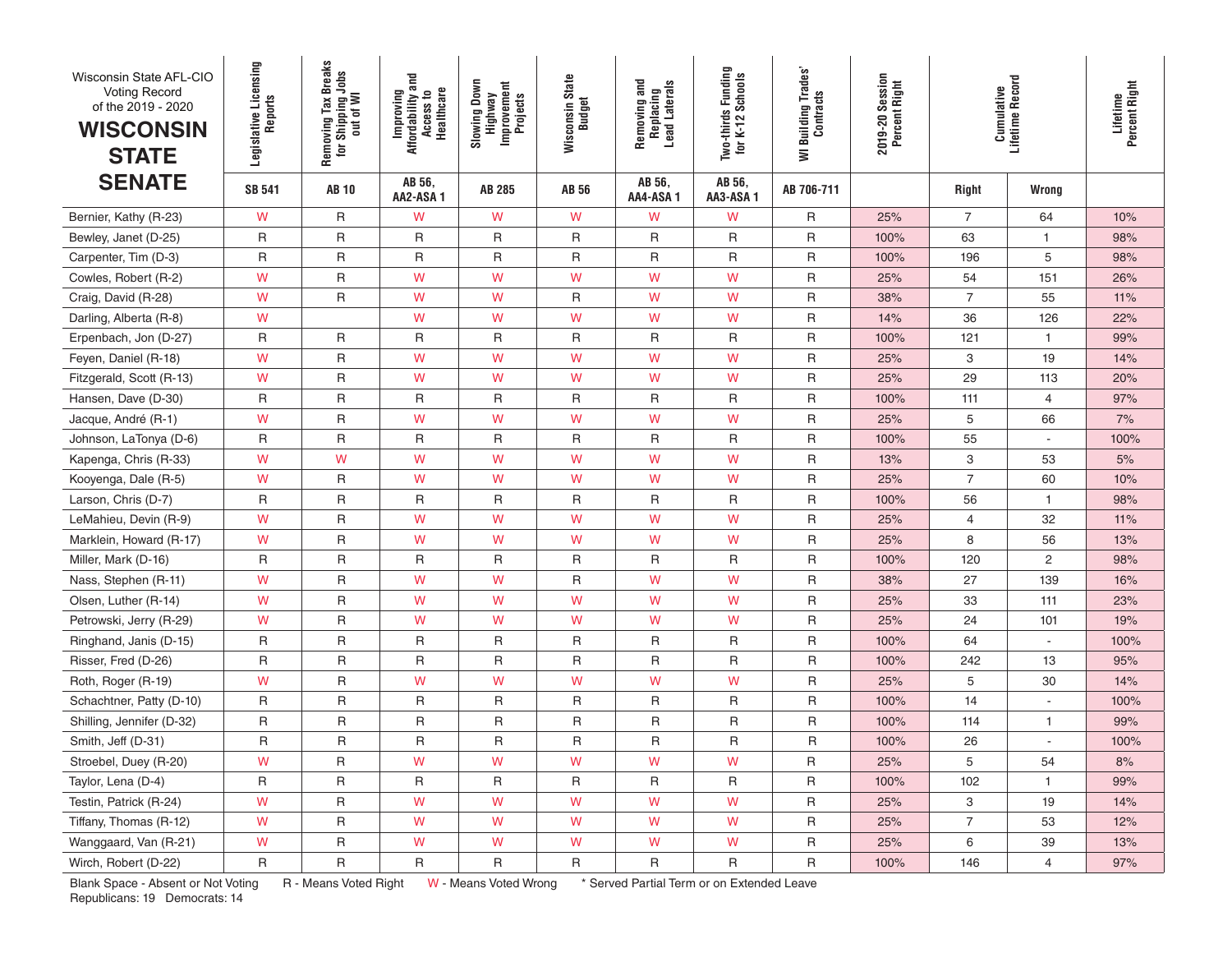# **Wisconsin State AFL-CIO Voting Record 2019-2020 Wisconsin State Legislature Summary of Bills**

# *STATE ASSEMBLY*

## *Assembly Bill 76 Weakening Educational Requirements for Certified Nursing Assistants*

(Unfavorable upon Passage) Certified Nursing Assistants (CNAs) provide essential bedside care to patients, gather vital information necessary for nurses and physicians, and work in a wide variety of environments, from hospitals to nursing homes to patients' own homes. Currently, CNAs are some of the lowest paid healthcare workers. Their work is difficult and often backbreaking – literally as CNAs suffer high rates of workplace injuries. The important jobs CNAs do should be valued at a higher rate by making improvements in their pay, working conditions, staffing ratios, and increased training. In Wisconsin, CNAs must obtain 120 hours of classroom instruction and 32 hours of clinical training.

This bill, introduced by Rep. Petryk (R-Town of Washington) and Sen. Cowles (R-Green Bay), proposed cutting the educational training for CNAs by nearly half: CNAs would only have to obtain 75 hours of instructional training with 16 hours of clinical training (as opposed to the current 120 hours of classroom instruction and 32 hours of clinical training). This bill to cut training requirements in half for CNAs has the potential to send insufficiently trained CNAs into positions where their lack of training could put patient care in danger. **The recorded vote of 66-31 was on passage (May 15, 2019). A vote in favor is a "wrong" vote.** Fortunately, after the Senate passed this bill, Governor Evers issued a veto and the bill did not become law.

#### *Assembly Bill 76 Weakening Educational Requirements for Certified Nursing Assistants*

(Unfavorable upon Passage notwithstanding Governor's Veto) This bill, introduced by Rep. Petryk (R-Town of Washington) and Sen. Cowles (R-Green Bay), proposed cutting the educational training for CNAs by nearly half: CNAs would only have to obtain only 75 hours of instructional training with 16 hours of clinical training (as opposed to the current 120 hours of classroom instruction and 32 hours of clinical training). It passed the Assembly on May 15, 2019 and the Senate on November 5, 2019. When the bill was sent to the Governor's desk, Governor Evers vetoed the bill agreeing that "Research has shown that higher training standards result in better outcomes for patients, lower staff turnover, and higher job satisfaction." Two months later, the Republicans in the Assembly called for a vote to override the Governor's veto. For such a vote to be successful, both the Assembly and Senate would need to vote by a two-thirds majority. In the Assembly, Republicans would have needed 66 votes to over-turn Gov. Evers' veto. **The recorded vote of 63-36 was on passage notwithstanding the Governor's veto (January 15, 2020). A vote in favor is a "wrong" vote.** Fortunately, the Republicans did not receive enough votes to override Governor Evers' veto and the bill did not become law. Unfortunately, Republicans ignored the Democratic process and quietly inserted this provision into a COVID-19 omnibus relief bill (AB 1038), which passed and was signed into law as Act 185.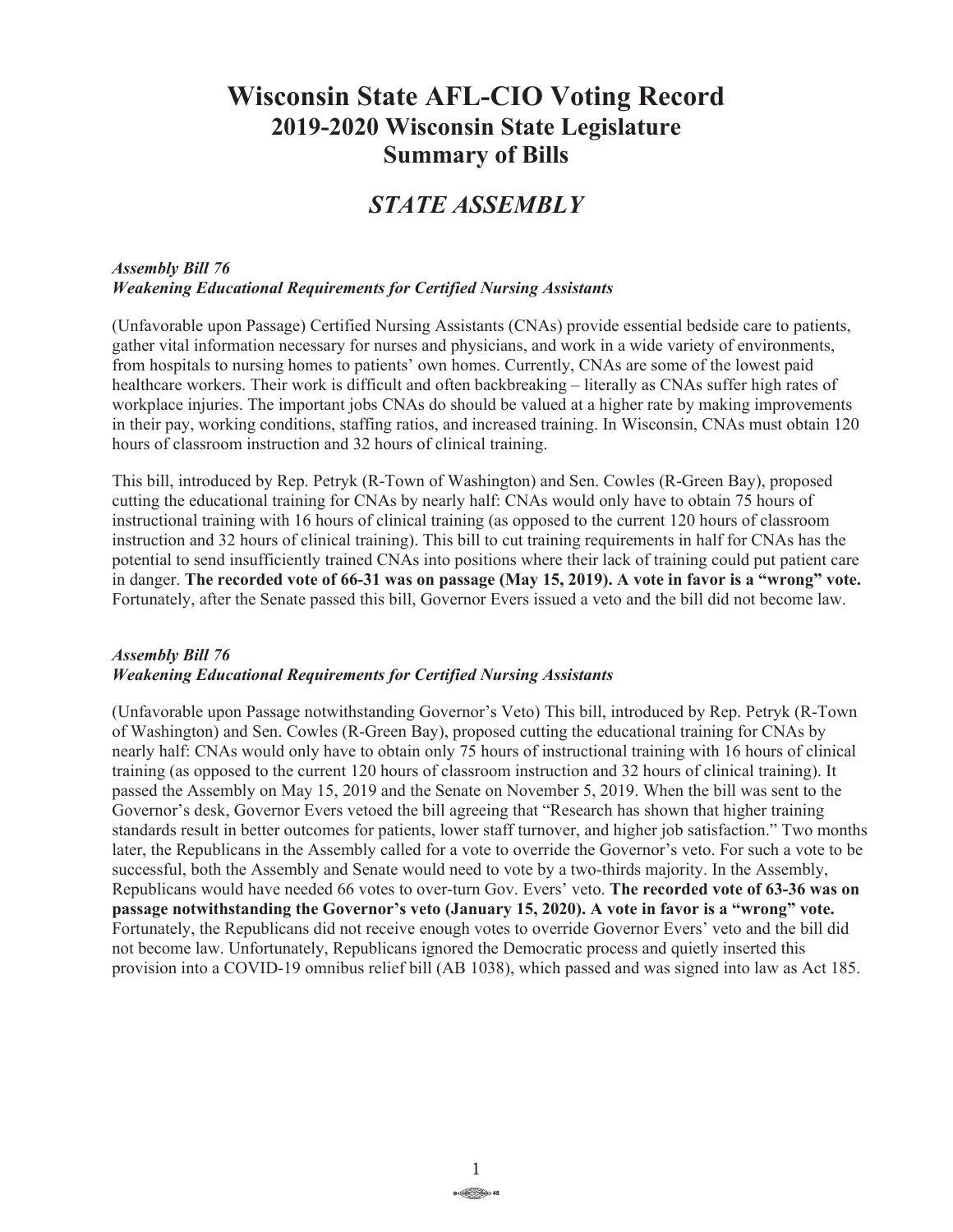#### *Assembly Bill 897 / Assembly Amendment 2 Non-partisan Redistricting*

(Unfavorable upon Chair's Decision) In 2010, the Republicans gained control of the Legislature and worked in secret to gerrymander legislative district lines directly with a private law firm to benefit Republicans for the next ten years. Instead of allowing voters to pick their representatives, Republicans went to great lengths to pick their voters. In 2018, the plan gave Republicans victories in 63 out of 99 Assembly districts even when the Democratic state-wide candidates for US Senate, Governor/Lt. Governor, and Attorney General all won the statewide vote. Republicans have been able to rule the Legislature as a majority party because they chose distorted lines for their own political benefit. This Amendment, introduced by Rep. Vining (D-Wauwatosa) would have re-assigned the duty of redistricting to the nonpartisan Legislative Reference Bureau and a newly created non-partisan Redistricting Advisory Commission. The amendment would have required the Commission to draw maps consistent with the United States and Wisconsin Constitutions as well as the federal Voting Rights Act and barred it from drawing a district to favor any political party or politician. This amendment was identical to AB 303, also introduced by Rep. Vining. In past years, the minority party would utilize a well-established procedure called a pulling motion to "pull" important bills (like AB 303) out of committee to make sure that the bill received debate and a vote on the Assembly floor. In October 2019, the Republican-led Legislature eliminated pulling motions, which ensured that many important bills stuck in committee would never receive a debate or vote. Rep. Vining introduced this amendment on AB 897 to ensure that non-partisan redistricting received a debate and vote. However, when she did so, the Speaker deemed it not relevant or germane. **The recorded vote of 63-36 was on whether the Speaker's Decision would stand or be overturned (February 20, 2020). A vote in favor is a "wrong" vote**. Unfortunately, the Speaker's Decision was not overturned and the amendment died.

## *Assembly Bill 56 2019-2021 Wisconsin State Biennial Budget*

(Unfavorable upon Passage) Wisconsin's 2019-2021 Biennial Budget covers the fiscal period of July 2019 to June 2021. In February 2019, Governor Tony Evers put forth the "People's Budget": his proposed Budget that lifted up working families by reversing many harmful polices over the last eight years, while moving Wisconsin forward to create better jobs and a stronger middle class. The many proposals and funding levels embedded in the People's Budget, including prioritizing the health of Wisconsinites through the expansion of Medicaid and finally accepting our Federal tax dollars, repealing so-called Right to Work law, restoring Wisconsin's Prevailing Wage statutes, allowing municipalities to utilize Project Labor Agreements, investing in our children by fully funding public K-12 schools, among other important issues, continue to be of upmost concern to Wisconsin's working men and women.

Once the People's Budget was introduced as Assembly Bill 56, it was sent to the Joint Finance Committee (JFC), a committee of 8 Senators and 8 Representatives, which is tasked with studying, receiving input on, and recommending changes to the Governor's budget. Before convening to take its first votes in early May, the Republican JFC Co-Chairs pulled 131 items from Governor Evers' budget. These items included many that were of highest concern to working people, including a repeal of the socalled Right to Work law, a restoration of Wisconsin's prevailing wage and project labor agreements, non-partisan redistricting, funding lead laterals, among other important items.

When the JFC took its final votes on the Budget bill in June, it was sent to the Assembly. The Assembly Republicans made last-minute changes to the JFC Budget bill to ensure that the final bill would be more difficult for Governor Evers to issue partial vetoes and to ensure that Republican Senators who were withholding their support for the JFC Budget received earmarks and would in-turn support the JFC Budget. The Assembly Republicans doled out special benefits to three Senators: Senator Kapenga (R-Delafield), Senator Testin (R-Stevens Point), and Senator Jacque (R-DePere). The Assembly passed the State Budget at 10 p.m., **the recorded vote of 60-39 was on passage (June 25, 2019). A vote in favor is a "wrong" vote.**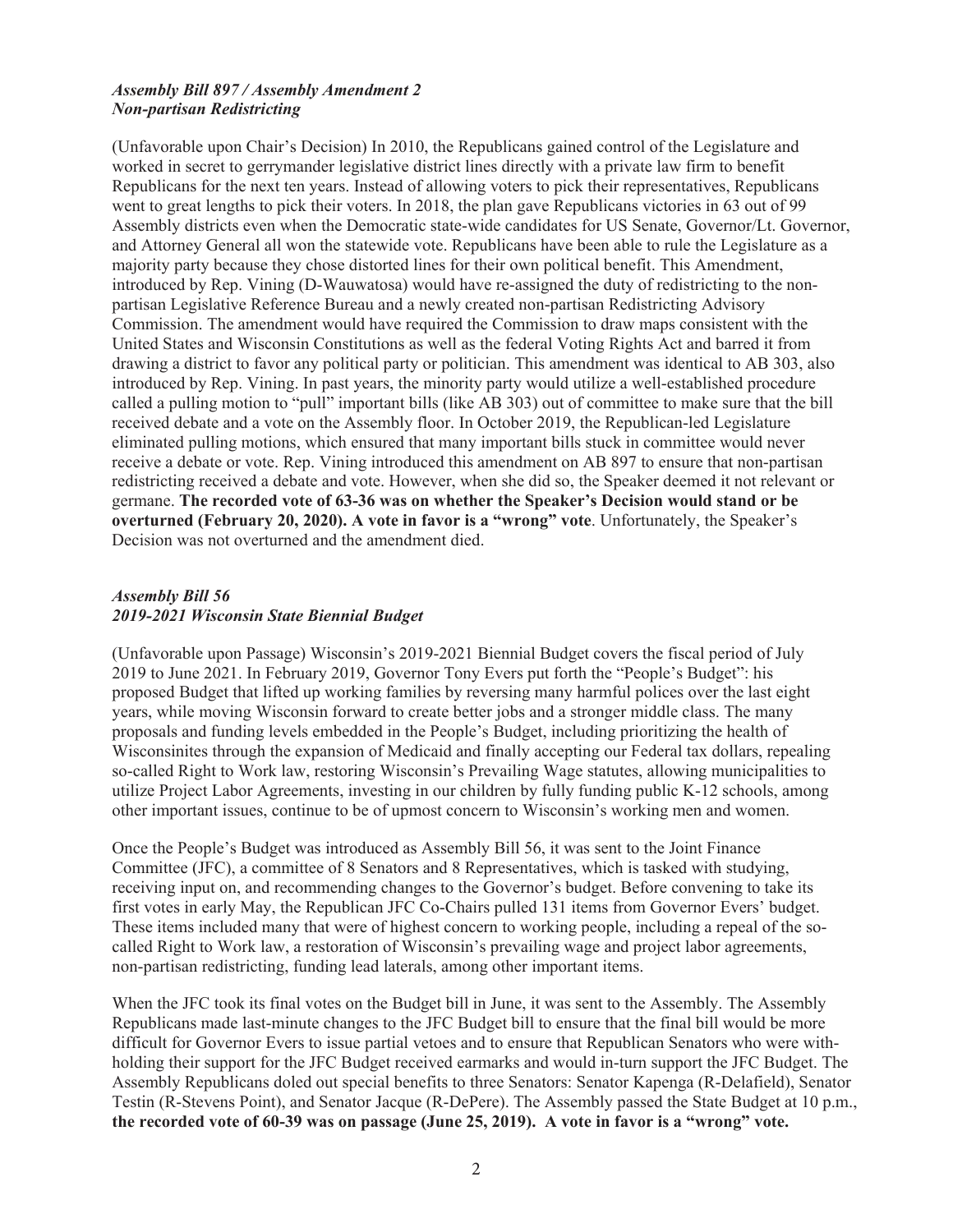After the Republican JFC Budget bill passed the Assembly and then Senate, it then went to Governor Evers' desk. Within six days, as is mandated by the Wisconsin State Constitution, Gov. Evers signed the bill into law after issuing 78 partial vetoes. Gov. Evers chose to use his veto pen to reshape the Budget in areas where the Legislature failed or other areas where earmarks were added to buy votes. Gov. Evers stated that after he issued his vetoes, he was signing a better budget than the version that the Legislature had passed "with the understanding that we are nowhere near where we need to be, and there is more work to do." On July 3, 2019, Governor Evers signed the Budget into law as 2019 Wisconsin Act 9. Below you will find a few budget highlights of import to working people:

#### - **Contrary to Gov. Evers' People's Budget, this Republican Budget Failed to Repeal Right to Work and Restore our Prevailing Wage laws and Project Labor Agreements**

#### - **K-12 Education Funding**

Gov. Evers' K-12 Education Budget began with the recommitment that the State fund two-thirds of public schools' total costs. The increased general school aid would have helped restore the funding to our public schools that was slashed under former Gov. Walker's budgets, particularly the 2011-13 budget that took nearly \$1 billion from our K-12 public schools.

The Republican JFC Plan eliminated the many needed investments throughout K-12 education. However, Governor Evers used his veto pen to ensure that public schools received \$65 million more in funding than the Republican Budget had provided. Even with this increased funding, the total funding for K-12 Education in the final Budget is significantly below what was initially proposed in the People's Budget.

#### - **Transportation**

Gov. Evers' Transportation Budget responsibly addressed the eight years of neglect of our transportation infrastructure. The final Budget provides more than \$465 million overall for transportation projects around the State while at the same time maintaining the lowest level of bonding in the last twenty years.

To fix our roads and responsibly fund our transportation infrastructure, the People's Budget proposed to raise revenue while decreasing the cost of gas at the pump through a plan to increase the gas tax by just 8 cents per gallon and eliminate the minimum markup on motor fuel. The Governor's transportation plan also called for restarting the indexing of the gas tax to inflation, ensuring that our transportation revenue will keep up with our transportation needs. This proposal was removed by the JFC.

The JFC Budget bill also increased fees to pay for increased transportation needs by more than doubling title fees when purchasing a car (bringing the total title fee to \$164.50) and increasing vehicle registration fees by \$10. However, the Republican JFC plan lowered the fees for heavy trucks (8,000 to 10,000 pounds). Gov. Evers used his veto pen to strike the JFC Budget provision that lowered the annual registration fee for heavy trucks, so that heavy trucks will continue to pay the current annual registration fee.

#### - **UW System Funding**

Gov. Evers' Budget continued the tuition freeze for students and their families and invested more than \$150 million in the UW System. The JFC Budget bill cut the proposed funding increase to the UW System by half. It also maintained the tuition freeze for the next two years, but did not provide increased funding to offset the freeze.

#### - **Raises for UW & State Employees**

Gov. Evers' Budget proposed, and the JFC Budget included a wage increase for state employees by 2% in the first year of the Budget and by another 2% in the second year of the Budget.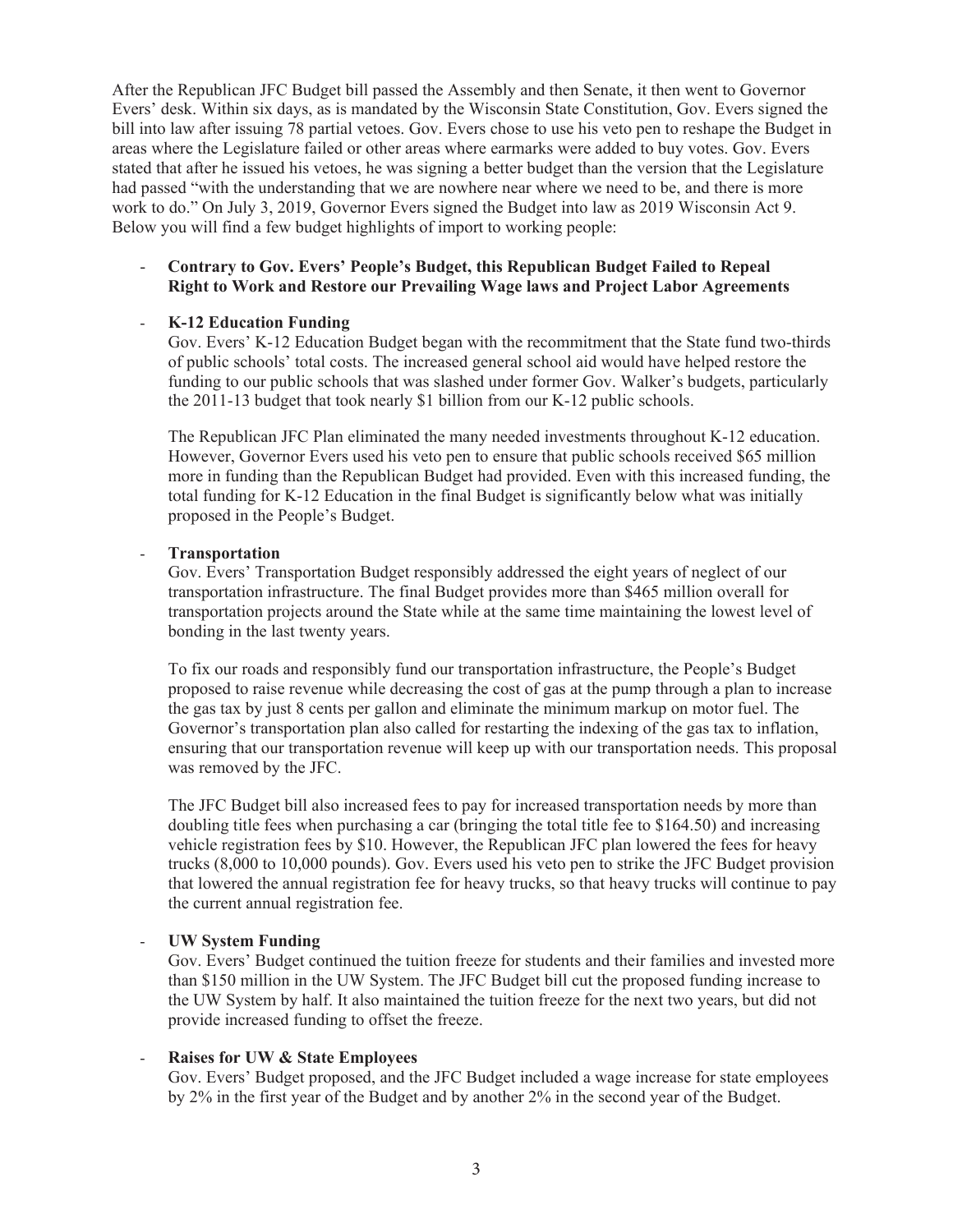#### - **Wisconsin Technical College System Funding**

Gov. Evers first proposed an \$18 million increase in funding for the Wisconsin Technical College System. Then, Gov. Evers doubled the amount to \$36 million to match the Technical College's full request for funding when the non-partisan Legislative Fiscal Bureau announced increased state revenue. However, the JFC Budget bill funded the Wisconsin Technical Colleges at a 70% level, only a \$25 million increase.

#### - **Strengthening Licensing**

The People's Budget proposed strengthening professional and occupational licensing by investing in licensing regulation within the Dept. of Safety and Professional Services. The Republican JFC Budget bill added approximately 75% of the increased licensing support that Gov. Evers had proposed to strengthen the Dept. of Safety and Professional Services.

#### - **Earmark to Secure Republican Senator's Vote**

As described at the outset, the Assembly introduced a last minute amendment that included a provision to provide earmarks to gain the support of three Republican Senators. One earmark was particularly outrageous: a provision that would enhance the business of Republican Sen. Kapenga's private Tesla business. Gov. Evers vetoed this entire section, stating it was inserted into the State Budget process late and without the opportunity for adequate public input and debate. He also stated that this one section proposes to make significant changes to consumer protections.

## *Assembly Bill 285 Slowing Down Highway Improvement Projects*

(Unfavorable upon Passage) Under current law, the Department of Transportation (DOT) must award a contract for a highway improvement project to the lowest bidder. At times, and for various reasons, the DOT has had projects that received only one bid. This bill introduced by Rep. Sanfelippo (R-New Berlin) and Sen. Craig (R-Big Bend) sought to require the DOT to reject the one bid received if that bid is 10% higher than the DOT's estimate for the project and then re-advertise the bid in a manner that would generate multiple bids. There may be a myriad of reasons for only receiving one bid and for receiving a slightly higher bid than the DOT's estimate. Under this compulsory rejection, fewer highway jobs would be completed – even though Wisconsin's roads are in sore need of repair after 8 years of neglect. The bill did include two exceptions, one for an emergency repair due to "extraordinary damage due to a flood or other similar condition" and another if it is in the public interest, provided that DOT requests and receives approval from the Joint Finance Committee. **The recorded vote of 61-35 was on passage (June 20, 2019). A vote in favor is a "wrong" vote.** Fortunately, the Senate amended the bill and the Assembly never took up the final bill to pass. Therefore, the bill died at the end of Session.

#### *Assembly Bill 56, Assembly Amendment 2 – ASA 1 Improving Affordability and Expanding Access to Health Care*

(Unfavorable Upon Motion to Table Amendment) The Republican-led Legislature has for years refused to make health care in Wisconsin affordable and accessible. This amendment to the Republican Budget would have turned the tide by finally accepting federal dollars to expand BadgerCare and invest in health care programs. By passing the Medicaid Expansion in this amendment, legislators would have saved Wisconsin taxpayers \$324 million in this budget alone and further would have allowed Wisconsin to draw down over a billion dollars from the federal government to invest in health care programs (e.g., lead poisoning screening and education, prescription drug assistance, funding additional dementia care specialists, opioid treatment programs, etc). This amendment also called for wage increases for correctional officers and youth counselors. **The recorded vote of 63-35 was on a motion to kill Assembly Amendment 2 to AB 56 (June 25, 2019) by tabling it. A vote in favor is a "wrong" vote.** Unfortunately, the amendment was tabled.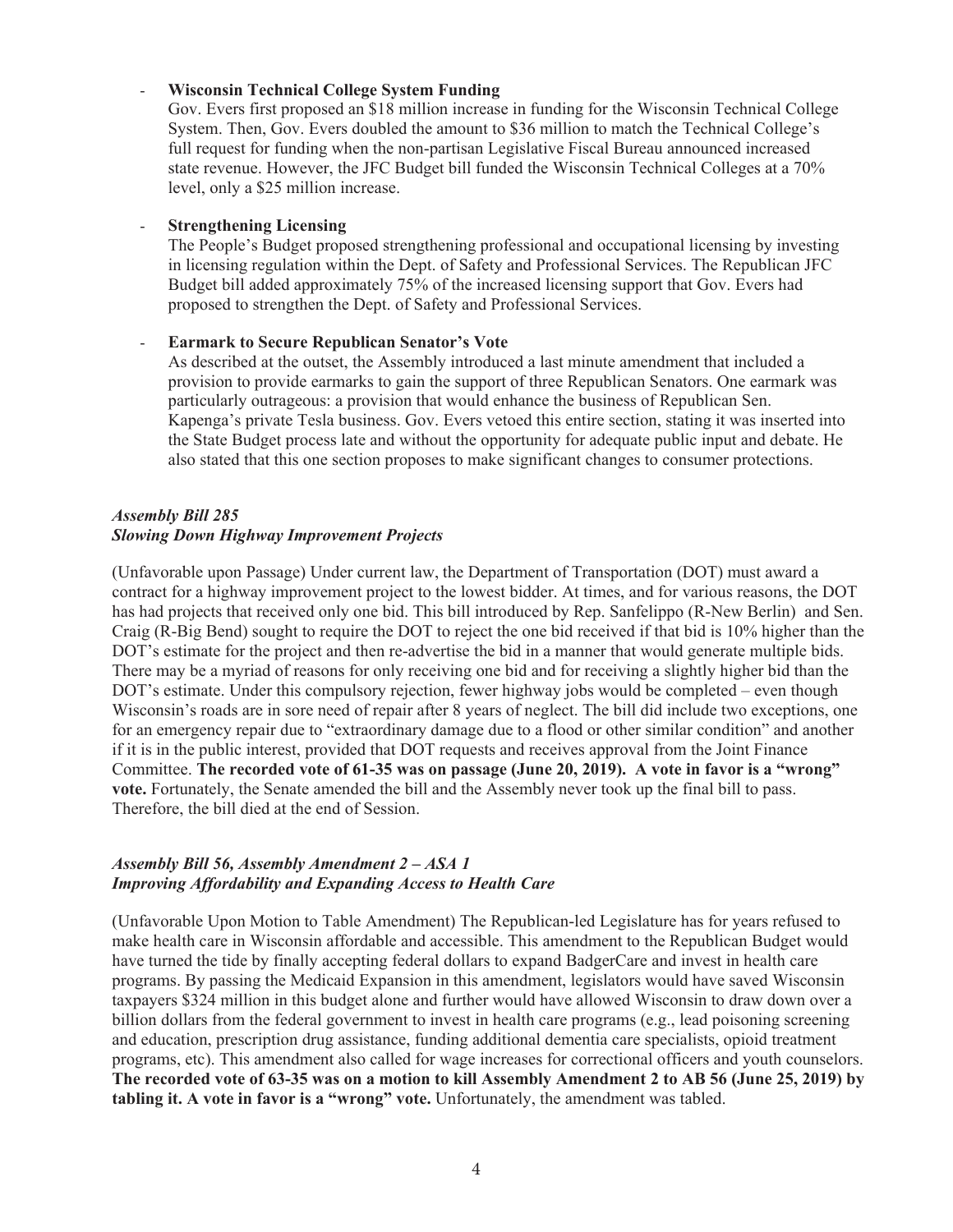#### *Assembly Bill 56, Assembly Amendment 3 – ASA 1 Two-Thirds Funding for K-12 Education*

(Unfavorable Upon Motion to Table Amendment) During the 2018 Campaign, Republicans and Democrats promised to restore the two-thirds funding of Public K-12 schools, a commitment that the State made to Wisconsin's K-12 public school children by former Gov. Thompson twenty-five years ago. It was a commitment that was realized in three State Budgets between 1995 and 2003. This financial commitment has since been repealed, and of course former Gov. Walker made massive cuts to education funding, to our children's detriment. Nevertheless, current Republican and Democratic legislators made promises that the 2019-21 Education funding would include a two-thirds state funding commitment. This Amendment introduced by Rep. Pope (D-Mt. Horeb) would have required that that our State provide our public K-12 schools with two-thirds state funding in this Budget and further would have required the State to certify to the Legislature the amount necessary to fund schools at the two-thirds funding level on an annual basis. **The recorded vote of 63-35 was on a motion to kill Assembly Amendment 3 to AB 56 (June 25, 2019) by tabling it. A vote in favor is a "wrong" vote.** Unfortunately, the amendment was tabled and Wisconsin continues to not live up to the promise of fair funding our public K-12 schools.

#### *Assembly Bill 56, Assembly Amendment 4 – ASA 1 Supporting the UW System and Bolstering the Wisconsin Idea*

(Unfavorable Upon Motion to Table Amendment) The University of Wisconsin System as well as the Wisconsin Idea were both undermined by the ruinous decisions by former Governor Walker. The Wisconsin Idea, once on former Governor Walker's chopping block, is the foundational charge that the UW System's benefits should travel beyond the classroom and to every Wisconsin family. This Amendment introduced by Rep. Hesselbein (D-Middleton) would not only have increased financial support for the UW System and its campuses and students, but it also proposed supporting specific programs that would serve to assist working Wisconsinites, thereby bolstering the Wisconsin Idea, which is the UW System's guiding principle. In that vein, this Amendment proposed creating a Dairy Innovation Hub at three campuses: UW-Madison, UW-Platteville, and UW-River Falls. This Dairy Innovation Hub would have focused on ensuring animal health and welfare, enriching human health and nutrition, stewarding land and water resources, and growing farm businesses and communities. This Amendment also called for creating innovative support for nurse educators, providing fellowships and/or loan forgiveness with a commitment to teach for three consecutive years in a system nursing program. Last, the Amendment proposed creating a Student Loan Refinancing study committee to ease the burden of student loans for Wisconsinites. **The recorded vote of 63-35 was on a motion to kill Assembly Amendment 4 to AB 56 (June 25, 2019) by tabling it. A vote in favor is a "wrong" vote.** Unfortunately, the amendment was tabled.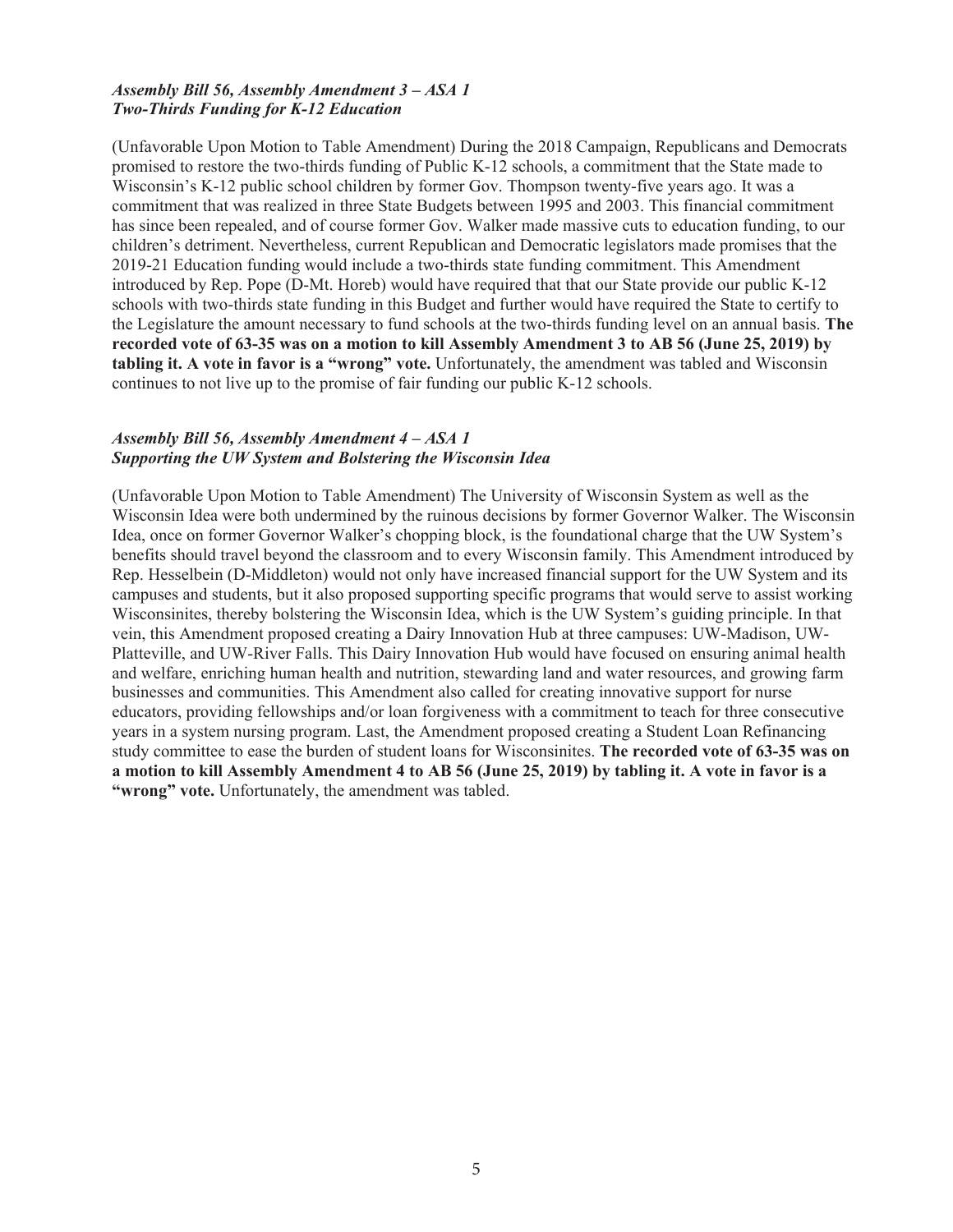#### *Assembly Bill 56, Assembly Amendment 5 – ASA 1 Removing and Replacing Lead Laterals*

(Unfavorable Upon Motion to Table Amendment) This Amendment introduced by Rep. Shankland (D-Stevens Point) proposed finally committing Wisconsin to safe and clean drinking water by declaring that the replacement of lead drinking water service lines is in the public interest and is the public policy of the State. It then called for investing \$40 million in the safe drinking water loan program for the replacement of lead service lines; much of this work is done by skilled union trades men and women. This investment would have assisted local governments that are trying to replace the lead pipes, which can carry contaminated water to our families. It is estimated that in Wisconsin there are 154,000 lead service lines. **The recorded vote of 63-35 was on a motion to kill Assembly Amendment 5 to AB 56 (June 25, 2019) by tabling it. A vote in favor is a "wrong" vote.** Unfortunately, the amendment was tabled.

#### *Assembly Bills 706-711 Wisconsin Building Trades' Collective Bargaining Agreements*

(Favorable Upon Passage) These bills reflect the ratification of the Wisconsin Building Trades' Collective Bargaining Agreements. The Wisconsin State Building Trades Negotiating Committee represents three units with the State of Wisconsin: Building Trades at the University of Wisconsin-Madison, the University of Wisconsin System, and the State of Wisconsin. Each unit had two collective bargaining agreements, one for 2018-2019 and one for 2019-2020, all of which needed to be passed separately by the Legislature. Each of these bills had a **recorded vote of 99-0 on passage (January 15, 2020). A vote in favor is a "right" vote.** Fortunately, the bills also passed the Senate and were signed into law as Wisconsin Acts 77, 78, 79, 80, 81, and 82.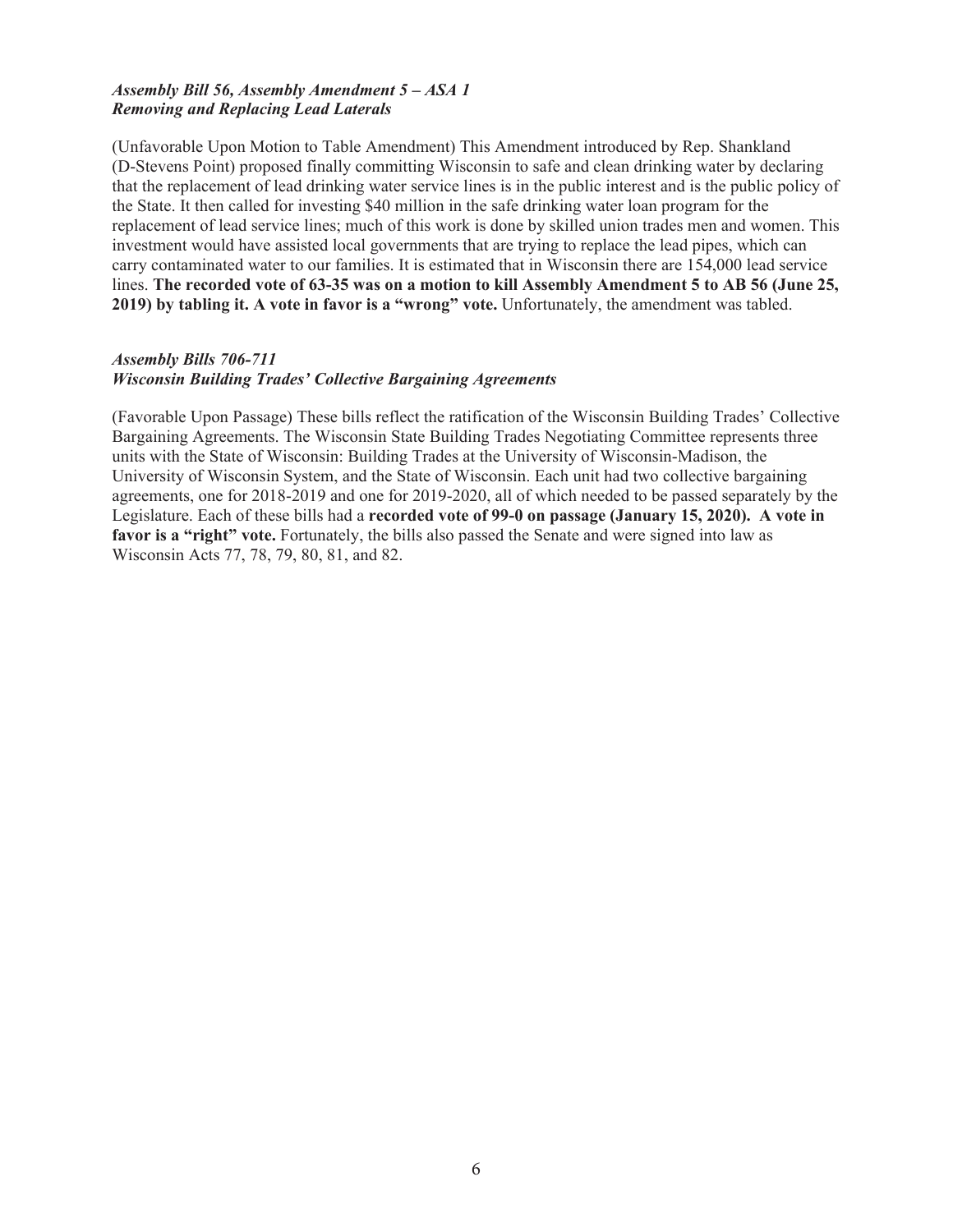# **Wisconsin State AFL-CIO Voting Record 2019-2020 Wisconsin State Legislature Summary of Bills**

## *STATE SENATE*

#### *Senate Bill 541 Legislative Licensing Reports*

(Unfavorable upon Passage) Occupational and professional licensing protects workers and those we serve. Over the past two legislative sessions, threats on licensure have come from many different angles. This bill, introduced by Sen. Kapenga (R-Delafield) and Rep. Hutton (R-Brookfield), proposed creating legislative and bureaucratic rules regarding future professional and occupational licensing bills and would have undermined the foundational licensure system in Wisconsin. If made law, the bill would have required the Legislature's Audit Bureau to prepare an extensive and unnecessary report for any future bill that created an occupational license, before the bill could receive any vote. The report's deadline was within 270 days of the bill being introduced. The clear intent of this bill was to slow down and prevent passage of new licensing bills that would meet the needs of emerging jobs or industries, ensure worker safety and consumer protection and safety. **The recorded vote of 19-14 was on passage (February 19, 2019). A vote in favor is a "wrong" vote.** Fortunately, the State Assembly did not take up the bill before the Legislative Session concluded and so the bill died at the end of the session.

#### *Assembly Bill 10 Removing Tax Breaks for Shipping Jobs out of Wisconsin*

(Favorable Upon Passage) This bill, introduced by Sen. Bewley (D-Mason), Rep. Taylor (D-Madison), Sen. Feyen (R-Fond du Lac), and Rep. Neylon (R-Pewaukee), eliminates a tax loophole that permitted companies to claim tax deductions for moving jobs out of Wisconsin. Prior to this bill's passage, companies were allowed to deduct from their taxes moving expenses when the move is from Wisconsin to outside of Wisconsin, including a move to another country. For too long, taxpayer dollars have followed every job loss that this State and working families have experienced. This practice ended with the passage of this bill. **The recorded vote of 31-1 was on passage (May 15, 2019). A vote in favor is a "right" vote.** AB 10 passed the Legislature and was signed into law as Wisconsin Act 7.

#### *Assembly Bill 56, Senate Amendment 2 Improving Affordability and Expanding Access to Health Care*

(Unfavorable Upon Motion to Table Amendment) The Republican-led Legislature has for years refused to make health care in Wisconsin affordable and accessible. This amendment, introduced by Sen. Erpenbach (D-West Point), to the Republican Budget would have turned the tide by finally accepting federal dollars to expand BadgerCare and invest in health care programs. By passing the Medicaid Expansion in this amendment, legislators would have saved Wisconsin taxpayers \$324 million in this budget alone and further would have allowed Wisconsin to draw down over a billion dollars from the federal government to invest in health care programs (e.g., lead poisoning screening and education, prescription drug assistance, funding additional dementia care specialists, opioid treatment programs, etc). This amendment also called for wage increases for correctional officers and youth counselors. **The recorded vote of 19-14 was on a motion to kill Senate Amendment 2 to AB 56 (June 26, 2019) by tabling it. A vote in favor is a "wrong" vote.** Unfortunately, the amendment was tabled.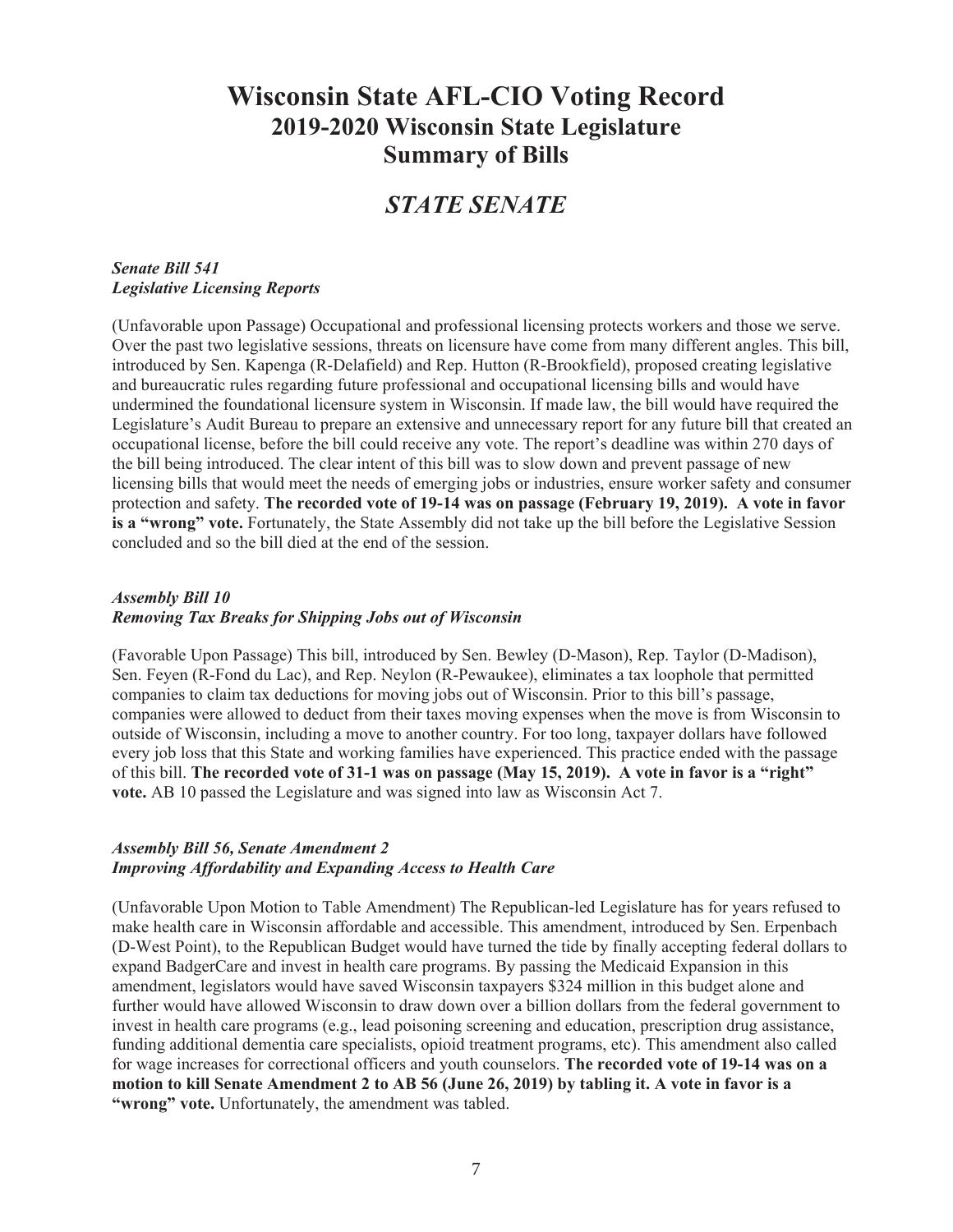## *Assembly Bill 285 Slowing Down Highway Improvement Projects*

(Unfavorable upon Passage) Under current law, the Department of Transportation (DOT) must award a contract for a highway improvement project to the lowest bidder. At times, and for various reasons, the DOT has had projects that received only one bid. This bill introduced by Rep. Sanfelippo (R-New Berlin) and Sen. Craig (R-Big Bend) sought to require the DOT to reject the one bid received if that bid is 10% higher than the DOT's estimate for the project and then re-advertise the bid in a manner that would generate multiple bids. There may be a myriad of reasons for only receiving one bid and for receiving a slightly higher bid than the DOT's estimate. Under this compulsory rejection, fewer highway jobs would be completed – even though Wisconsin's roads are in sore need of repair after 8 years of neglect. The bill did include two exceptions, one for an emergency repair due to "extraordinary damage due to a flood or other similar condition" and another if it is in the public interest, provided that DOT requests and receives approval from the Joint Finance Committee. **The recorded vote of 19-14 was on passage (October 8, 2019). A vote in favor is a "wrong" vote.** Fortunately, the Senate voted to remove an Assembly amendment and the Assembly never took up the final bill to pass. Therefore, the bill died at the end of Session.

#### *Assembly Bill 56 2019-2021 Wisconsin State Biennial Budget*

(Unfavorable upon Passage) Wisconsin's 2019-2021 Biennial Budget covers the fiscal period of July 2019 to June 2021. In February 2019, Governor Tony Evers put forth the "People's Budget": his proposed Budget that lifted up working families by reversing many harmful polices over the last eight years, while moving Wisconsin forward to create better jobs and a stronger middle class. The many proposals and funding levels embedded in the People's Budget, including prioritizing the health of Wisconsinites through the expansion of Medicaid and finally accepting our Federal tax dollars, repealing so-called Right to Work law, restoring Wisconsin's Prevailing Wage statutes, allowing municipalities to utilize Project Labor Agreements, investing in our children by fully funding public K-12 schools, among other important issues, continue to be of upmost concern to Wisconsin's working men and women.

Once the People's Budget was introduced as Assembly Bill 56, it was sent to the Joint Finance Committee (JFC), a committee of 8 Senators and 8 Representatives, which is tasked with studying, receiving input on, and recommending changes to the Governor's budget. Before convening to take its first votes in early May, the Republican JFC Co-Chairs pulled 131 items from Governor Evers' budget. These items included many that were of highest concern to working people, including a repeal of the socalled Right to Work law, a restoration of Wisconsin's prevailing wage and project labor agreements, non-partisan redistricting, funding lead laterals, among other important items.

When the JFC took its final votes on the Budget bill in June 2019, it was sent to the Assembly. The Assembly Republicans made last-minute changes to the JFC Budget bill to ensure that the final bill would be more difficult for Governor Evers to issue partial vetoes and to ensure that Republican Senators who were withholding their support for the JFC Budget received earmarks and would in-turn support the JFC Budget. Specifically, the Assembly Republicans doled out special benefits to three Senators: Senator Kapenga (R-Delafield), Senator Testin (R-Stevens Point), and Senator Jacque (R-DePere). The day after the Assembly passed the State Budget, the Senate convened to pass it. **The recorded vote of 17-16 was on passage (June 26, 2019). A vote in favor is a "wrong" vote.** 

After the Republican JFC Budget bill passed the Senate, it then went to Governor Evers' desk. Within six days, as is mandated by the Wisconsin State Constitution, Gov. Evers signed the bill into law after issuing 78 partial vetoes. Gov. Evers chose to use his veto pen to reshape the Budget in areas where the Legislature failed or other areas where earmarks were added to buy votes.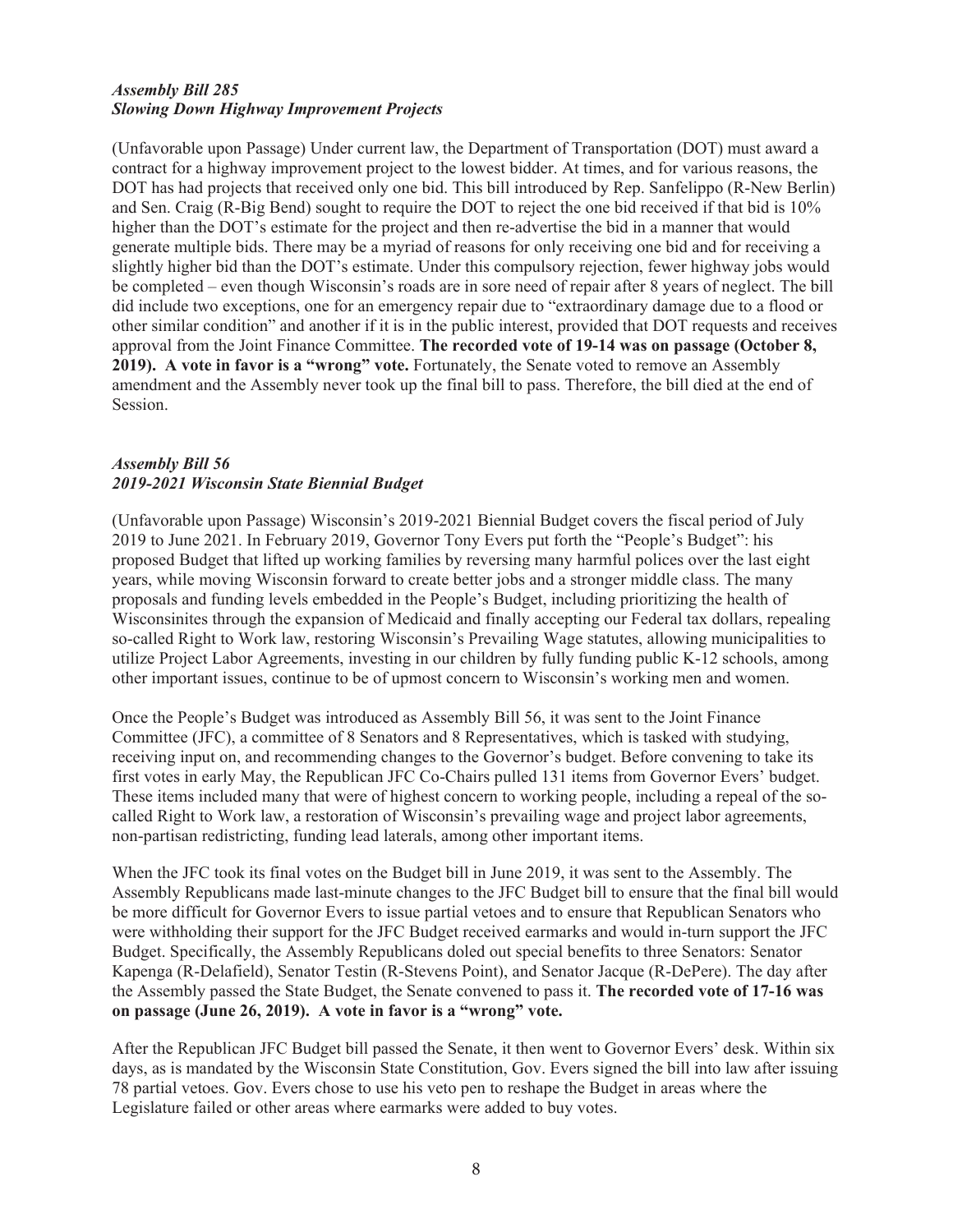Gov. Evers stated that after he issued his vetoes, he was signing a better budget than the version that the Legislature had passed "with the understanding that we are nowhere near where we need to be, and there is more work to do." On July 3, 2019, Governor Evers signed the Budget into law as 2019 Wisconsin Act 9. Below you will find a few budget highlights of import to working people:

#### - **Contrary to Gov. Evers' People's Budget, this Budget Neither Repealed Right to Work nor Restored our Prevailing Wage laws and Project Labor Agreements**

#### - **K-12 Education Funding**

Gov. Evers' K-12 Education Budget began with the recommitment that the State fund two-thirds of public schools' total costs. The increased general school aid would have helped restore the funding to our public schools that was slashed under former Gov. Walker's budgets, particularly the 2011-13 budget that took nearly \$1 billion from our K-12 public schools.

The Republican JFC Plan eliminated the many needed investments throughout K-12 education. However, Governor Evers used his veto pen to ensure that public schools received \$65 million more in funding than the Republican Budget had provided. Even with this increased funding, the total funding for K-12 Education in the final Budget is \$140 million below what was initially proposed in the People's Budget.

#### - **Transportation**

Gov. Evers' Transportation Budget responsibly addressed the eight years of neglect of our transportation infrastructure. The final Budget provides more than \$465 million overall for transportation projects around the State while at the same time maintaining the lowest level of bonding in the last twenty years.

To fix our roads and responsibly fund our transportation infrastructure, the People's Budget proposed to raise revenue while decreasing the cost of gas at the pump through a plan to increase the gas tax by just 8 cents per gallon and eliminate the minimum markup on motor fuel. The Governor's transportation plan also called for restarting the indexing of the gas tax to inflation, ensuring that our transportation revenue will keep up with our transportation needs. This proposal was removed by the JFC.

The JFC Budget bill also increased fees to pay for increased transportation needs by more than doubling title fees when purchasing a car (bringing the total title fee to \$164.50) and increasing vehicle registration fees by \$10. However, the Republican JFC plan lowered the fees for heavy trucks (8,000 to 10,000 pounds). Gov. Evers used his veto pen to strike the JFC Budget provision that lowered the annual registration fee for heavy trucks, so that heavy trucks will continue to pay the current annual registration fee.

#### - **UW System Funding**

Gov. Evers' Budget continued the tuition freeze for students and their families and invested more than \$150 million in the UW System. The JFC Budget bill cut the proposed funding increase to the UW System by half. It also maintained the tuition freeze for the next two years, but did not provide increased funding to offset the freeze.

#### - **Raises for UW & State Employees**

Gov. Evers' Budget proposed, and the JFC Budget included a wage increase for state employees by 2% in the first year of the Budget and by another 2% in the second year of the Budget.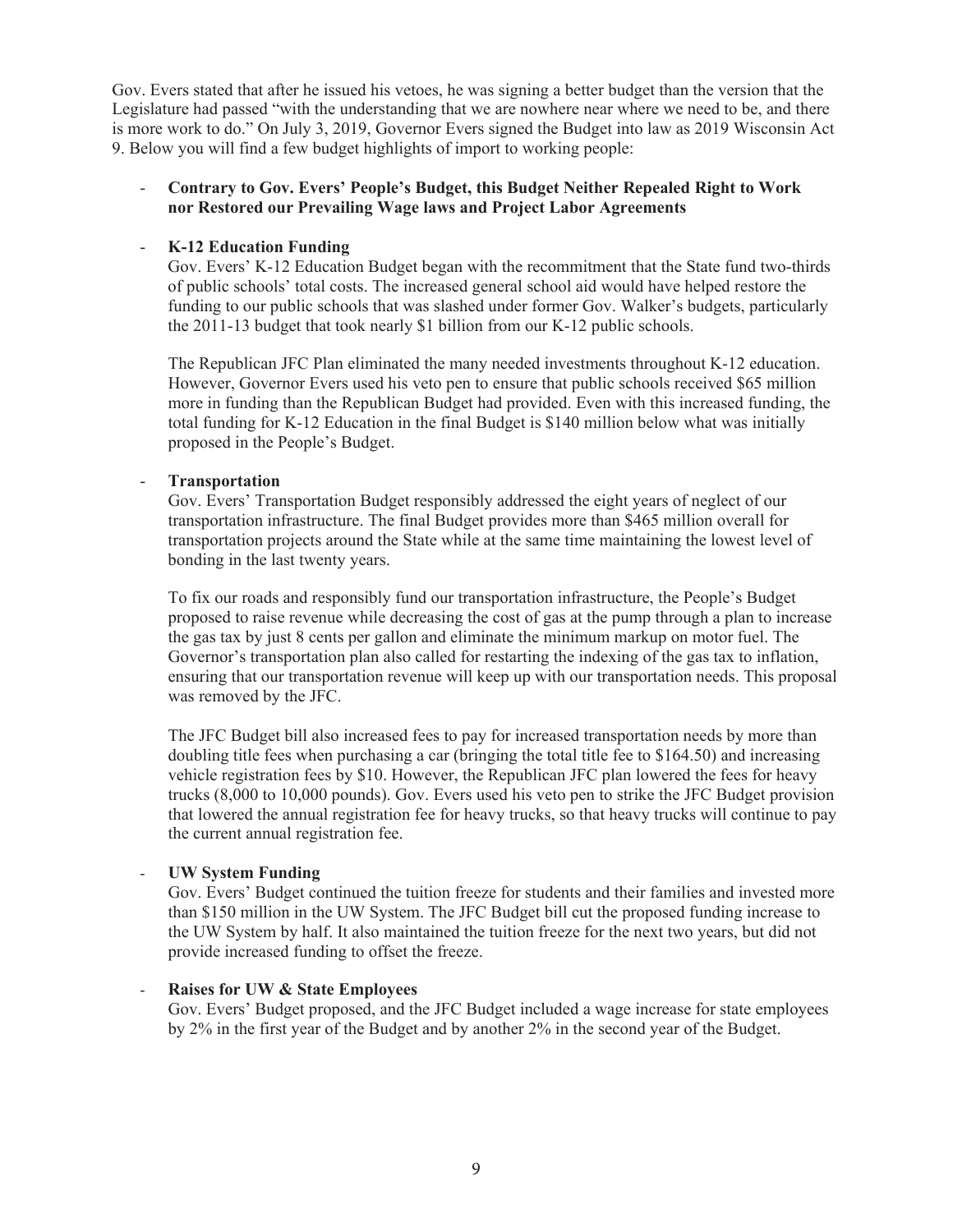#### - **Wisconsin Technical College System Funding**

Gov. Evers first proposed an \$18 million increase in funding for the Wisconsin Technical College System. Then, Gov. Evers doubled the amount to \$36 million to match the Technical College's full request for funding when the non-partisan Legislative Fiscal Bureau announced increased state revenue. However, the JFC Budget bill funded the Wisconsin Technical Colleges at a 70% level, only a \$25 million increase.

#### - **Strengthening Licensing**

The People's Budget proposed strengthening professional and occupational licensing by investing in licensing regulation within the Dept. of Safety and Professional Services. The Republican JFC Budget bill added approximately 75% of the increased licensing support that Gov. Evers had proposed to strengthen the Dept. of Safety and Professional Services.

#### - **Earmark to Secure Republican Senator's Vote**

As described at the outset, the Assembly introduced a last minute amendment that included a provision to provide earmarks to gain the support of three Republican Senators. One earmark was particularly outrageous: a provision that would enhance the business of Republican Sen. Kapenga's private Tesla business. Gov. Evers vetoed this entire section, stating it was inserted into the State Budget process late and without the opportunity for adequate public input and debate. He also stated that this one section proposes to make significant changes to consumer protections.

#### *Assembly Bill 56, Senate Amendment 4 Removing and Replacing Lead Laterals*

(Unfavorable Upon Motion to Table Amendment) This Amendment, introduced by Sen. Johnson (D-Milwaukee), proposed finally committing Wisconsin to safe and clean drinking water by declaring that the replacement of lead drinking water service lines is in the public interest and is the public policy of the State. It then called for investing \$40 million in the safe drinking water loan program for the replacement of lead service lines; much of this work is done by skilled union trades men and women. This investment would have assisted local governments that are trying to replace the lead pipes, which can carry contaminated water to our families. It is estimated that in Wisconsin there are 154,000 lead service lines. **The recorded vote of 19-14 was on a motion to kill Senate Amendment 4 to AB 56 (June 26, 2019) by tabling it. A vote in favor is a "wrong" vote.** Unfortunately, the amendment was tabled.